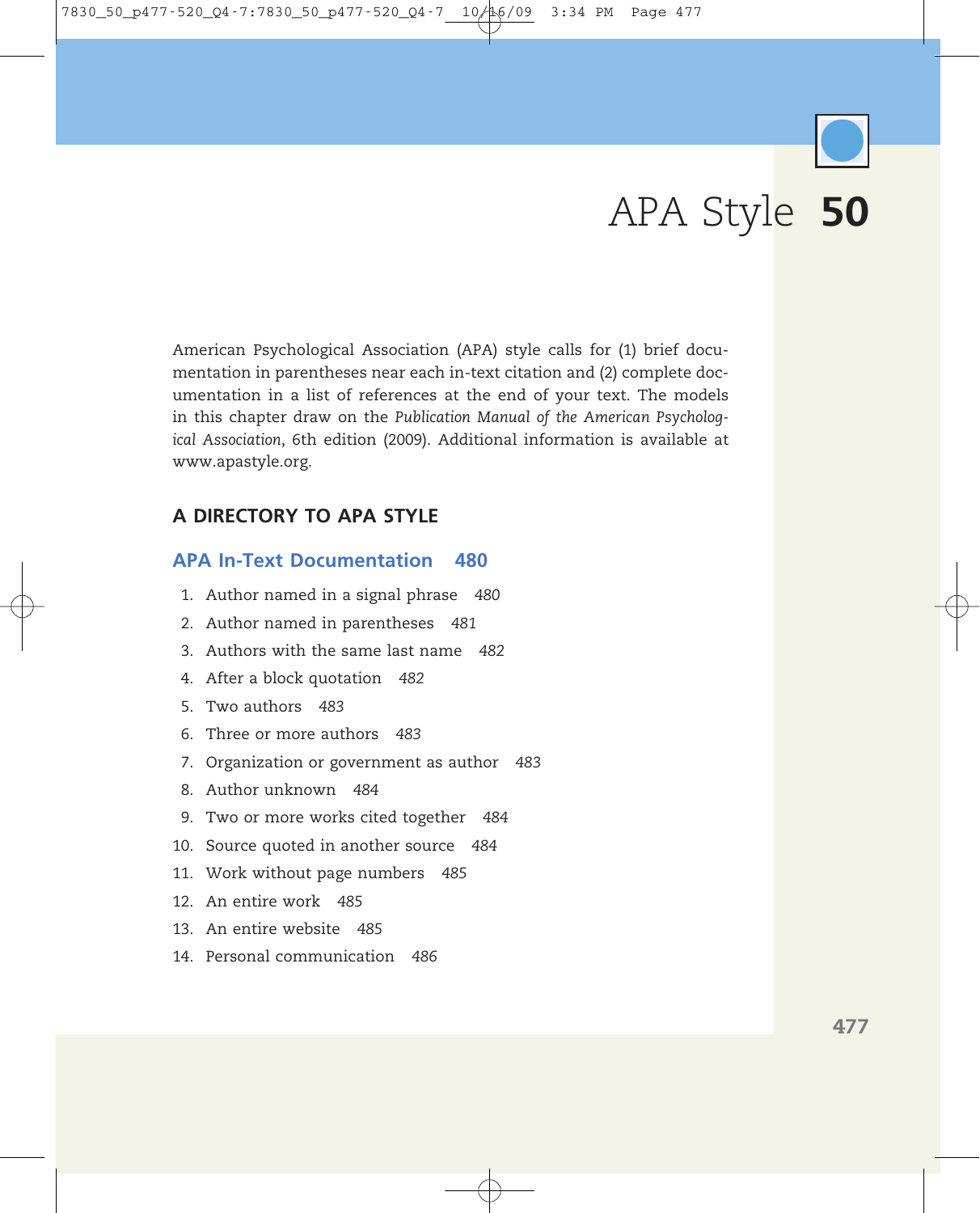## **478 DOING RESEARCH**

## **Notes 486**

## **APA Reference List 487**

#### **BOOKS** *487*

*Documentation Map: Book 489*

- 1. One author *488*
- 2. Two or more works by the same author *488*
- 3. Two or more authors *490*
- 4. Organization or government as author *490*
- 5. Author and editor *490*
- 6. Edited collection *491*
- 7. Work in an edited collection *491*
- 8. Unknown author *491*
- 9. Edition other than the first *491*
- 10. Translation *492*
- 11. Multivolume work *492*
- 12. Article in a reference book *492*

#### **PERIODICALS** *493*

*Documentation Map: Article in a Journal with DOI 496 Documentation Map: Article in a Magazine 497* 13. Article in a journal paginated by volume *494* 14. Article in a journal paginated by issue *494*

- 15. Article in a magazine *494*
- 16. Article in a newspaper *495*
- 17. Article by an unknown author *495*
- 18. Review *495*
- 19. Letter to the editor *498*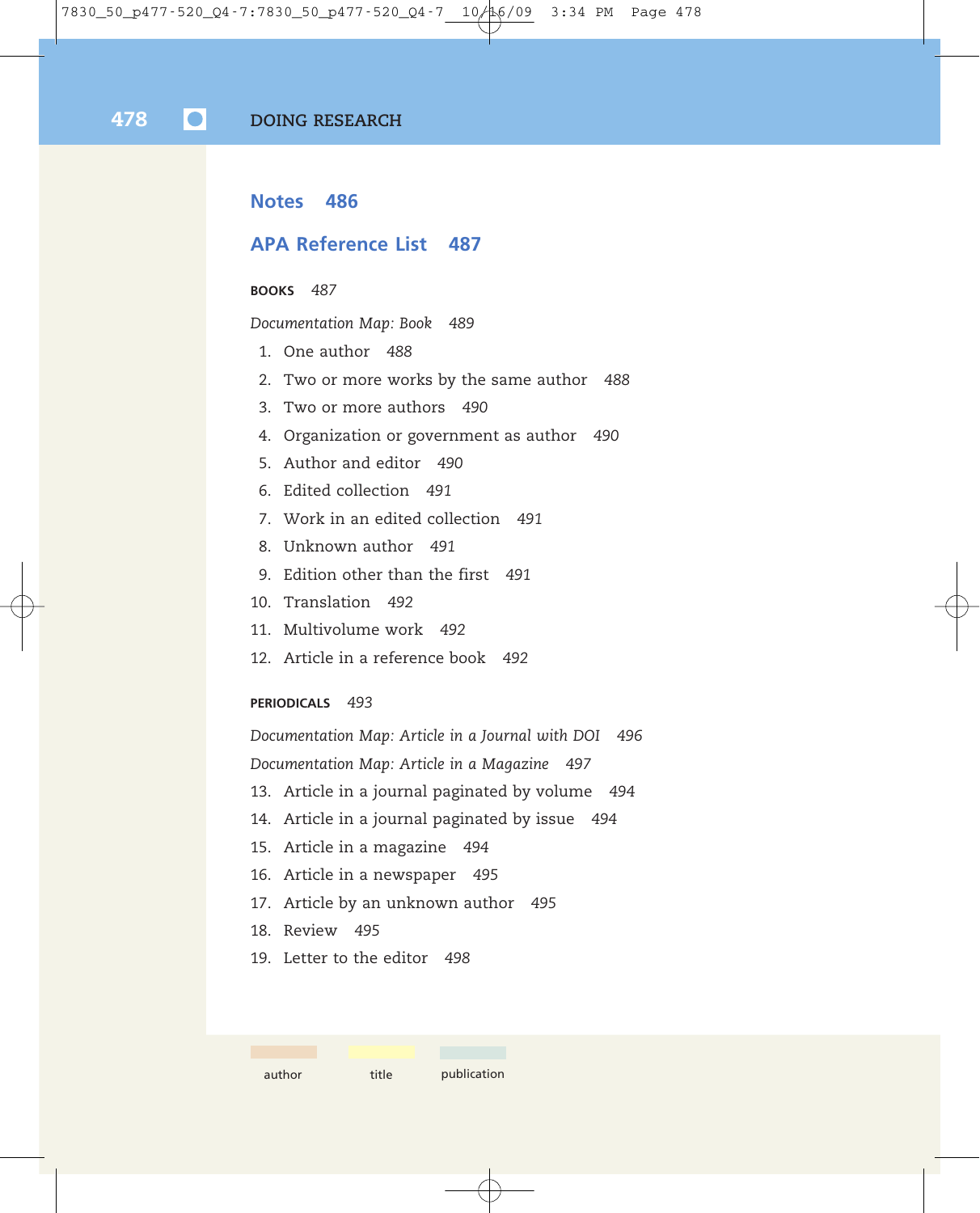#### **ELECTRONIC SOURCES** *499*

*Documentation Map: Work from a Website 501 Documentation Map: Article in a Database with DOI 502* 20. Work from a nonperiodical website *500*

- 21. Article in an online periodical or database *500*
- 22. Article only available through a database *503*
- 23. Article in an online reference work *503*
- 24. Electronic book *504*
- 25. Electronic discussion source *504*
- 26. Blog entry *505*
- 27. Online video *505*
- 28. Podcast *505*

#### **OTHER KINDS OF SOURCES** *505*

- 29. Film, video, or DVD *505*
- 30. Music recording *506*
- 31. Proceedings of a conference *506*
- 32. Television program *506*
- 33. Software or computer program *507*
- 34. Dissertation abstract *507*
- 35. Dissertation *507*
- 36. Technical or research report *508*

## **How to Cite Sources That APA Does Not Cover 508**

## *Sample Research Paper, APA Style* **508**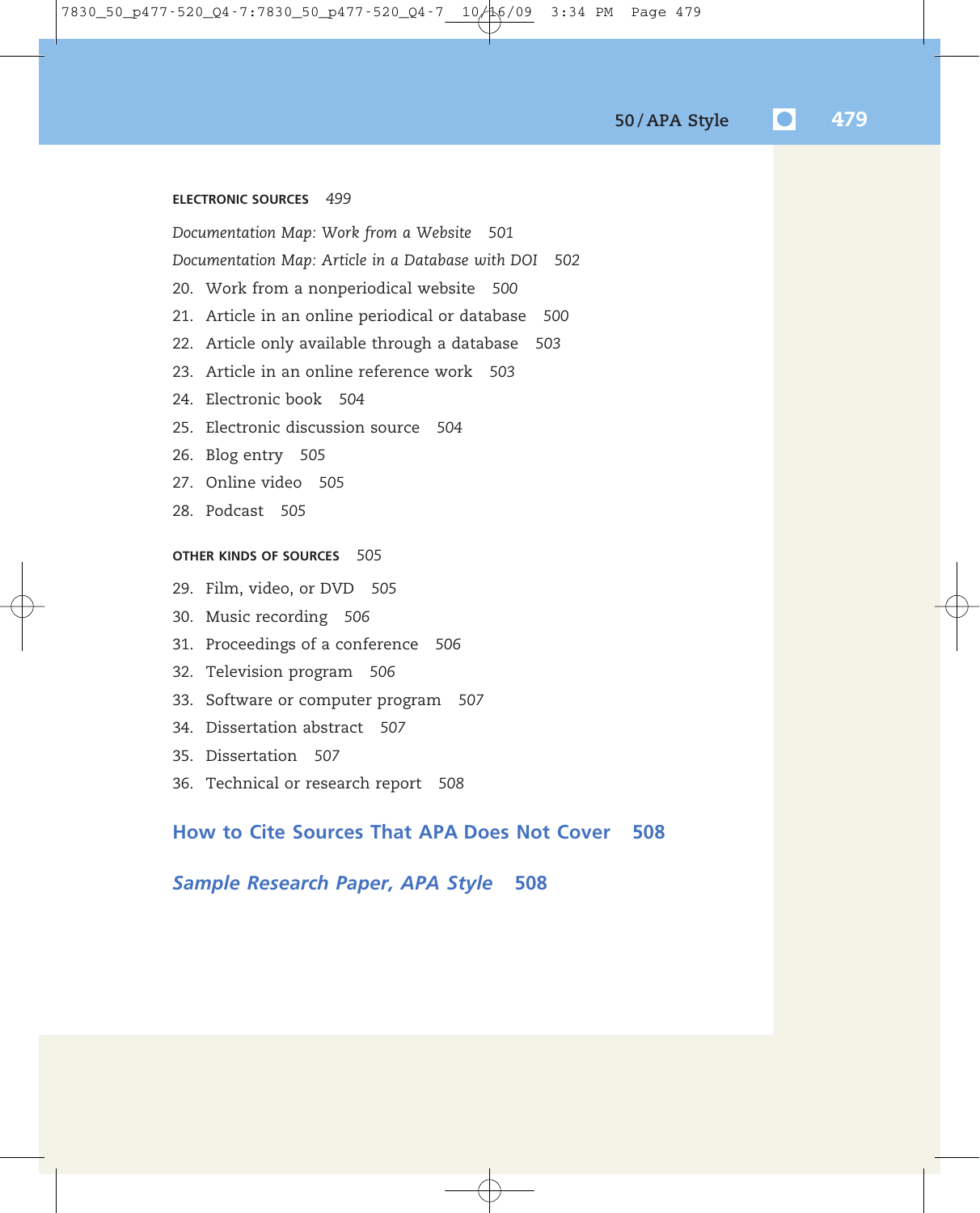## **APA IN-TEXT DOCUMENTATION**

Brief documentation in your text makes clear to your reader precisely what you took from a source and, in the case of a quotation, precisely where (usually, on which page) in the source you found the text you are quoting.

Paraphrases and summaries are more common than quotations in APAstyle projects. The chapter on quoting, paraphrasing, and summarizing covers all three kinds of citations. It also includes a list of words you can use in signal phrases to introduce quotations, paraphrases, and summaries. As you cite each source, you will need to decide whether to name the author in a signal phrase - "as McCullough (2001) wrote" - or in parentheses—"(McCullough, 2001)."

The first examples in this chapter show basic in-text documentation for a work by one author. Variations on those examples follow. All of the examples are color-coded to help you see how writers using APA style work **authors** and page numbers—and sometimes titles—into their texts.

#### **1. AUTHOR NAMED IN A SIGNAL PHRASE**

If you are quoting, you must give the page number(s). You are not required to give the page number(s) with a paraphrase or a summary, but APA encourages you to do so, especially if you are citing a long or complex work; most of the models in this chapter do include page numbers. Check with your instructors to find out their preferences.

#### **AUTHOR QUOTED**

Put the date in parentheses right after the author's name; put the page in parentheses as close to the quotation as possible.

McCullough (2001) described John Adams as having "the hands of a man accustomed to pruning his own trees, cutting his own hay, and splitting his own firewood" (p. 18).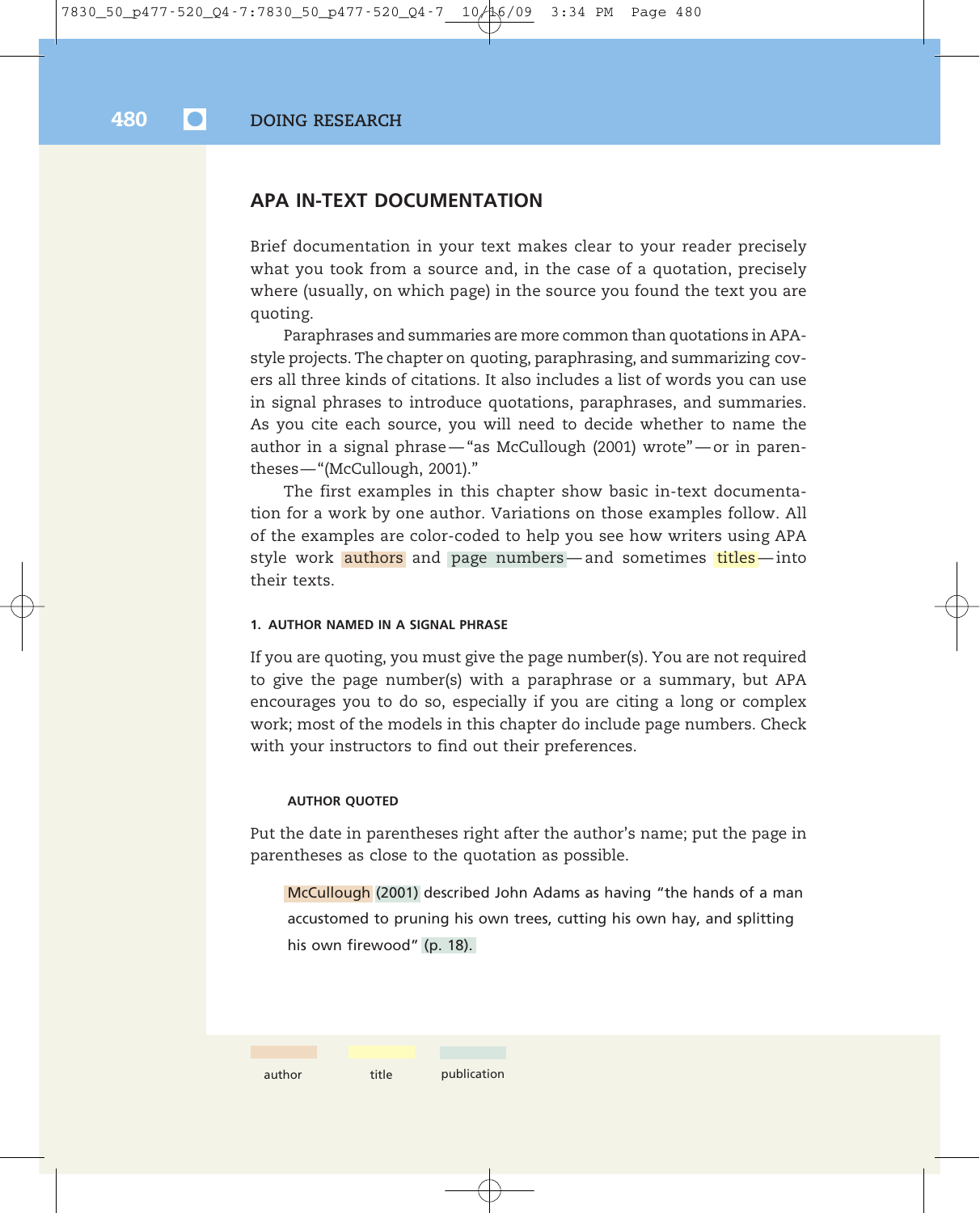John Adams had "the hands of a man accustomed to pruning his own trees, cutting his own hay, and splitting his own firewood," according to McCullough (2001, p. 18).

Notice that in the first example, the parenthetical reference with the page number comes *after* the closing quotation marks but *before* the period at the end of the sentence.

#### **AUTHOR PARAPHRASED**

Put the date in parentheses right after the author's name; follow the date with the page.

McCullough (2001, p. 18) described John Adams's hands as those of someone used to manual labor.

John Adams's hands were those of a laborer, according to McCullough (2001, p. 18).

#### **2. AUTHOR NAMED IN PARENTHESES**

If you do not mention an author in a signal phrase, put his or her name, a comma, and the year of publication in parentheses as close as possible to the quotation, paraphrase, or summary.

#### **AUTHOR QUOTED**

Give the author, date, and page in one parentheses, or split the information between two parentheses.

Adams is said to have had "the hands of a man accustomed to pruning his own trees, cutting his own hay, and splitting his own firewood" (McCullough, 2001, p. 18).

One biographer (McCullough, 2001) has said John Adams had "the hands of a man accustomed to pruning his own trees, cutting his own hay, and splitting his own firewood" (p. 18).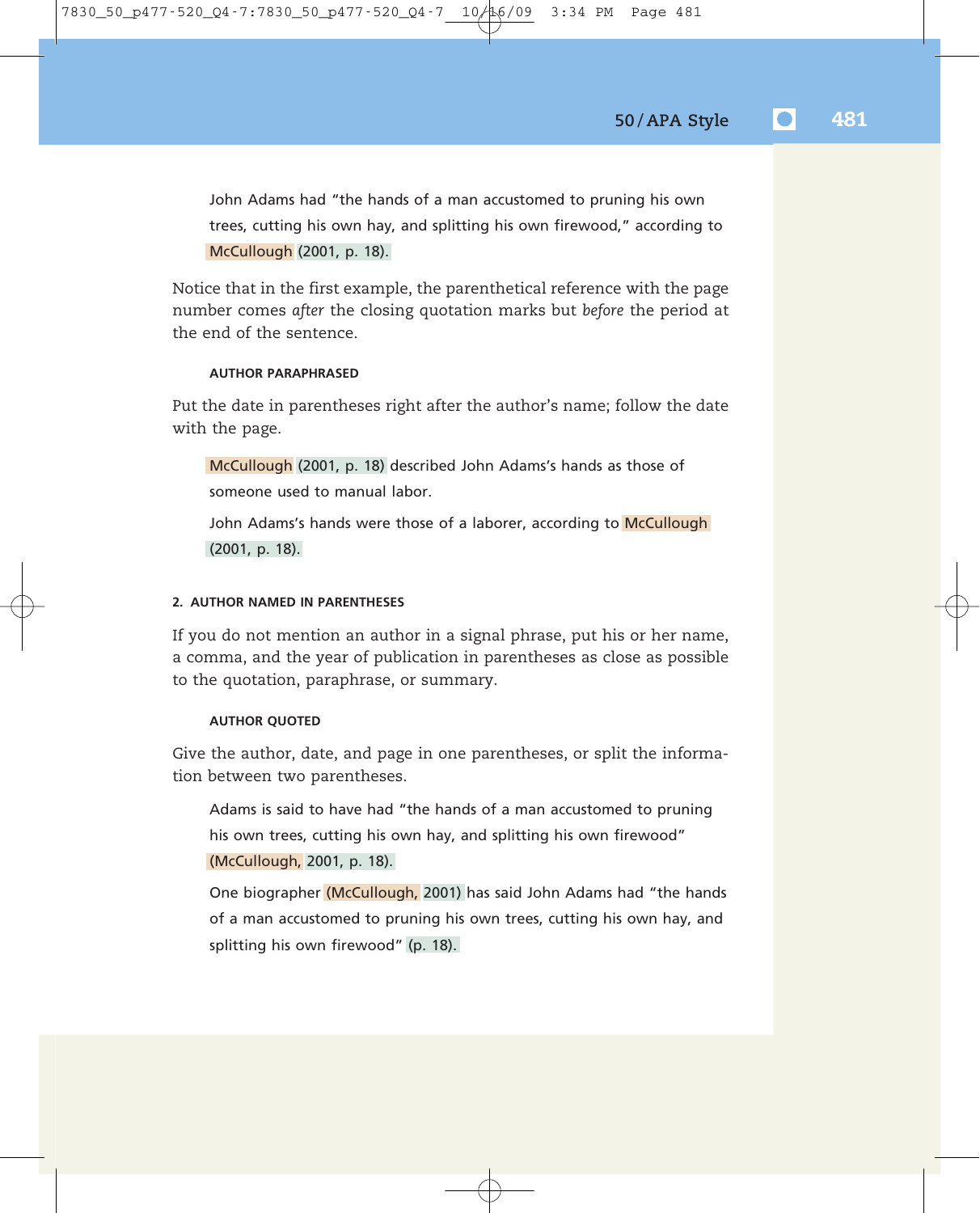#### **AUTHOR PARAPHRASED OR SUMMARIZED**

Give the author, date, and page in one parentheses toward the beginning or the end of the paraphrase.

One biographer (McCullough, 2001, p. 18) described John Adams as someone who was not a stranger to manual labor.

John Adams's hands were those of a laborer (McCullough, 2001, p. 18).

#### **3. AUTHORS WITH THE SAME LAST NAME**

If your reference list includes more than one person with the same last name, include initials in all documentation to distinguish the authors from one another.

Eclecticism is common in contemporary criticism (J. M. Smith, 1992, p. vii).

J. M. Smith (1992, p. vii) has explained that eclecticism is common in contemporary criticism.

#### **4. AFTER A BLOCK QUOTATION**

If a quotation runs forty or more words, set it off from the rest of your text and indent it one-half inch (or five spaces) from the left margin without quotation marks. Place the page number(s) in parentheses *after* the end punctuation.

Kaplan (2000) captured ancient and contemporary Antioch for us: At the height of its glory in the Roman-Byzantine age, when it had an amphitheater, public baths, aqueducts, and sewage pipes, half a million people lived in Antioch. Today the population is only 125,000. With sour relations between Turkey and Syria, and unstable politics throughout the Middle East, Antioch is now a backwater—seedy and tumbledown, with relatively few tourists. (p. 123) Antioch's decline serves as a reminder that the fortunes of cities can change drastically over time.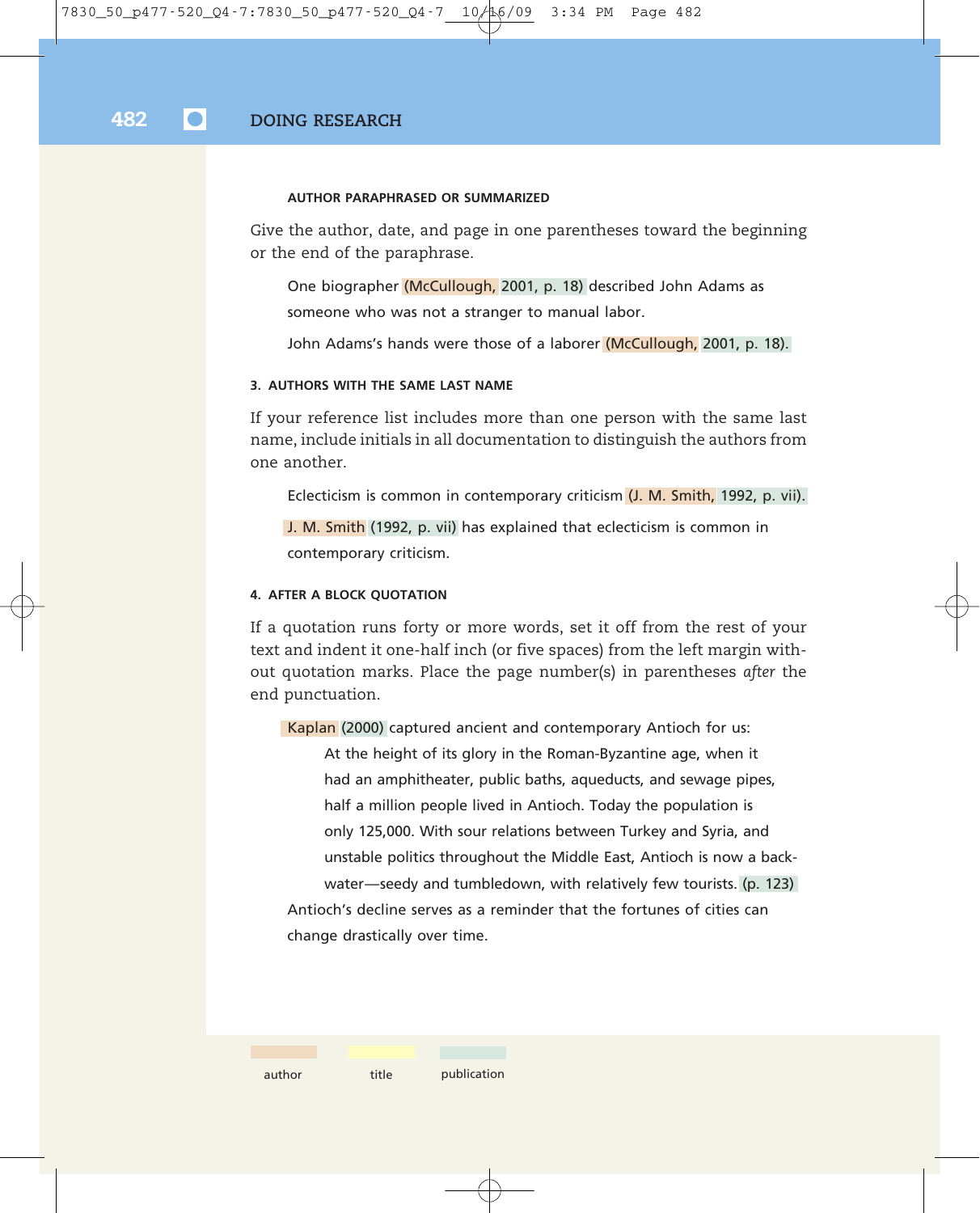#### **5. TWO AUTHORS**

Always mention both authors. Use *and* in a signal phrase, but use an ampersand (&) in parentheses.

Carlson and Ventura (1990, p. v) wanted to introduce Julio Cortázar, Marjorie Agosín, and other Latin American writers to an audience of English-speaking adolescents.

According to the Peter Principle, "In a hierarchy, every employee tends to rise to his level of incompetence" (Peter & Hull, 1969, p. 26).

#### **6. THREE OR MORE AUTHORS**

In the first reference to a work by three to five persons, name all contributors. In subsequent references, name the first author followed by *et al*. Whenever you refer to a work by six or more contributors, name only the first author, followed by *et al*. Use *and* in a signal phrase, but use an ampersand (&) in parentheses.

Faigley, George, Palchik, and Selfe (2004, p. xii) have argued that where there used to be a concept called *literacy*, today's multitude of new kinds of texts has given us *literacies*.

It's easier to talk about a good movie than a good book (Sebranek, Meyer, & Kemper, 1990, p. 143).

Peilen et al. (1990, p. 75) supported their claims about corporate corruption with startling anecdotal evidence.

#### **7. ORGANIZATION OR GOVERNMENT AS AUTHOR**

If an organization has a long name that is recognizable by its abbreviation, give the full name and the abbreviation the first time you cite the source. In subsequent citations, use only the abbreviation. If the organization does not have a familiar abbreviation, use the full name each time you refer to it. (See the next page for examples.)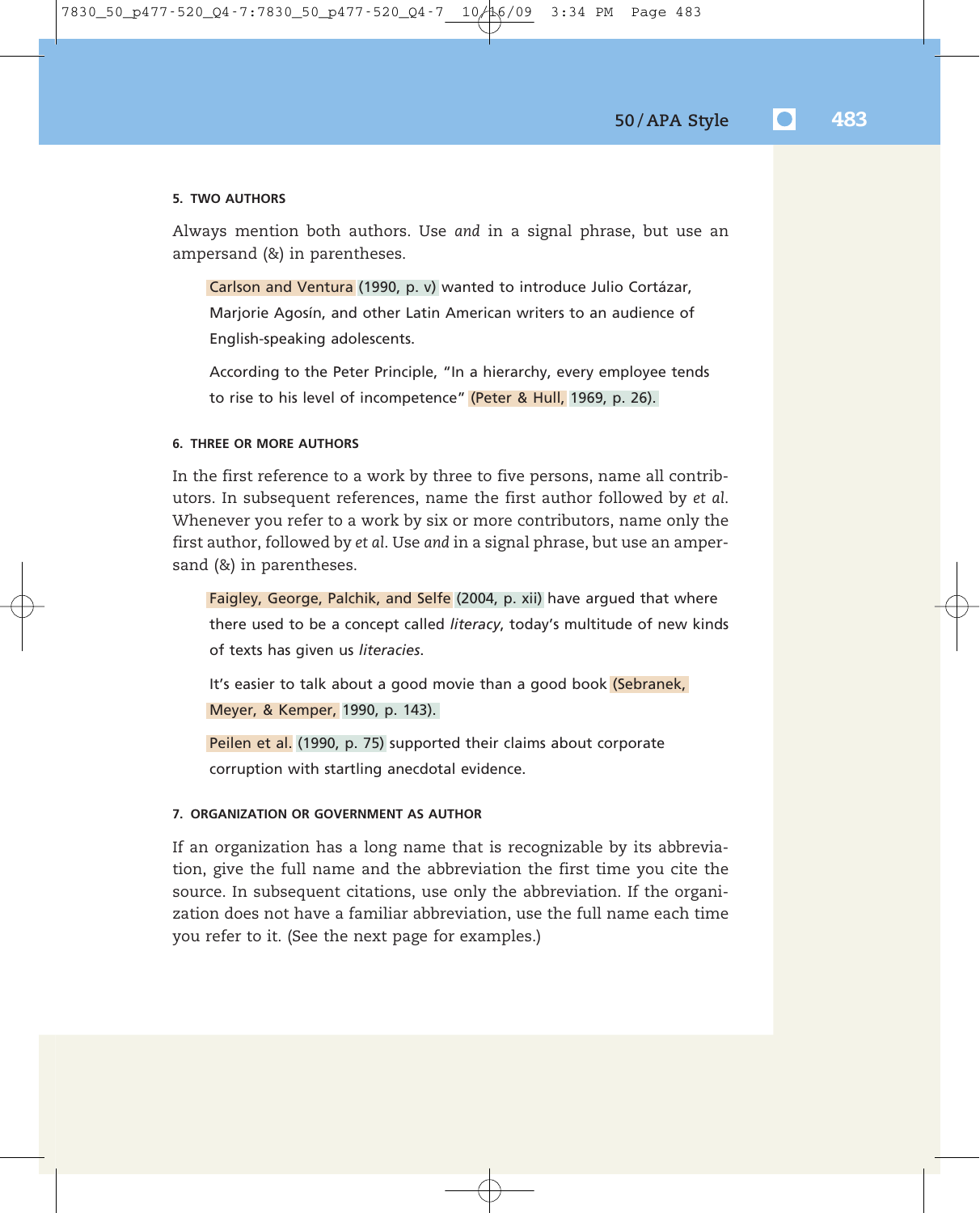**FIRST CITATION**

(American Psychological Association [APA], 2008)

**SUBSEQUENT CITATIONS**

(APA, 2008)

#### **8. AUTHOR UNKNOWN**

With reference books and newspaper editorials, among other things, you may not know the author of a work. Use the complete title if it is short; if it is long, use the first few words of the title under which the work appears in the reference list.

*Webster's New Biographical Dictionary* (1988) identifies William James as "American psychologist and philosopher" (p. 520).

A powerful editorial asserted that healthy liver donor Mike Hurewitz died because of "frightening" faulty postoperative care ("Every Patient's Nightmare," 2007).

#### **9. TWO OR MORE WORKS CITED TOGETHER**

If you need to cite multiple works in the same parentheses, list them in the same order that they appear in your reference list, separated by semicolons.

Many researchers have argued that what counts as "literacy" is not necessarily learned at school (Heath, 1983; Moss, 2003).

#### **10. SOURCE QUOTED IN ANOTHER SOURCE**

When you need to cite a source that was quoted in another source, let the reader know that you used a secondary source by adding the words *as cited in.*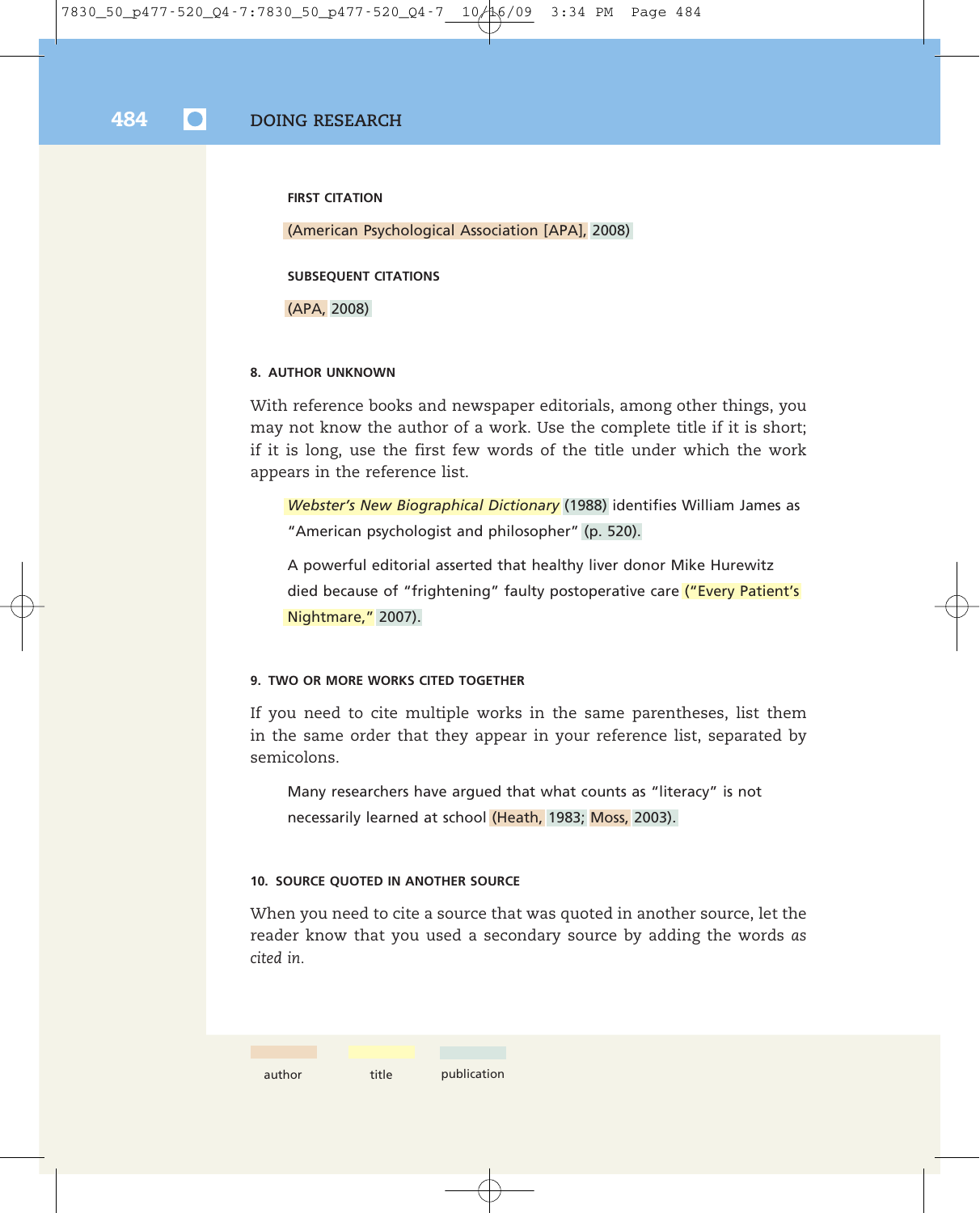During the meeting with the psychologist, the patient stated repeatedly that he "didn't want to be too paranoid" (as cited in Oberfield & Yasik, 2004, p. 294).

#### **11. WORK WITHOUT PAGE NUMBERS**

Instead of page numbers, some electronic works have paragraph numbers, which you should include (preceded by the abbreviation *para*.) if you are referring to a specific part of such a source. In sources with neither page nor paragraph numbers, refer readers to a particular part of the source if possible, perhaps indicating a heading and the paragraph under the heading.

Russell's dismissals from Trinity College at Cambridge and from City College in New York City have been seen as examples of the controversy that marked the philosopher's life (Irvine, 2006, para. 2).

### **12. AN ENTIRE WORK**

You do not need to give a page number if you are directing readers' attention to an entire work. Identify the author in a signal phrase or in parentheses, and cite the year of publication in parentheses.

Kaplan (2000) considered Turkey and Central Asia explosive.

### **13. AN ENTIRE WEBSITE**

When you are citing an entire website (and not a specific document within the website), give the URL in the text. You do not need to include the website in your reference list. To cite part of a website, see no. 20 on page 500.

Beyond providing diagnostic information, the website for the Alzheimer's Association includes a variety of resources for family and community support of patients suffering from Alzheimer's (http://www.alz.org).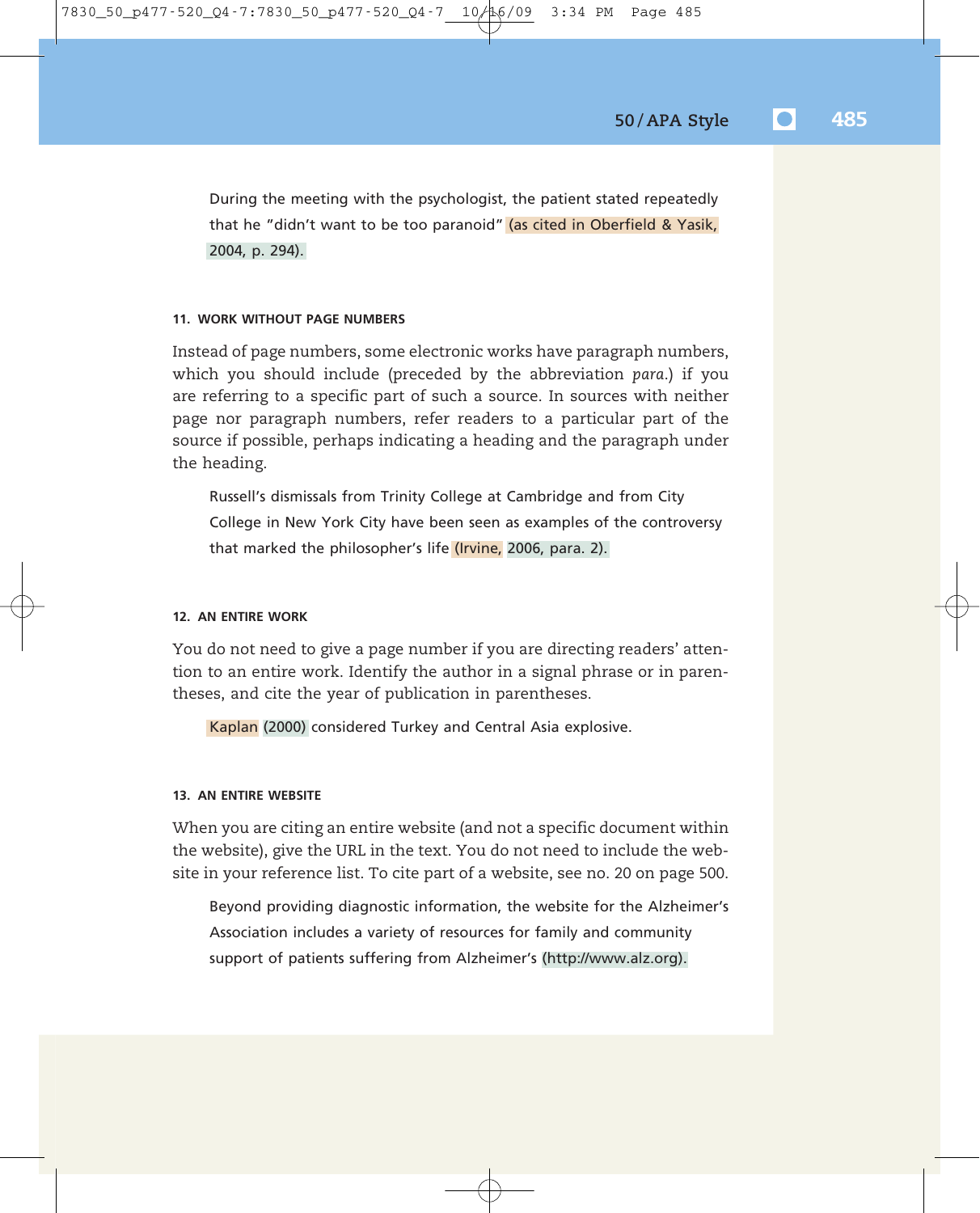#### **14. PERSONAL COMMUNICATION**

Cite email, telephone conversations, interviews, personal letters, messages from nonarchived discussion groups or message boards, and other personal texts as *personal communication*, along with the person's initial(s), last name, and the date. You do not need to include such personal communications in your reference list.

The author and editors seriously considered alternative ways of demonstrating documentation styles (F. Weinberg, personal communication, November 14, 2007).

L. Strauss (personal communication, December 6, 2006) told about visiting Yogi Berra when they both lived in Montclair, New Jersey.

## **NOTES**

APA recognizes that there are instances when writers of research papers may need to use *content notes* to give an explanation or information that doesn't fit into the paper proper. To signal a content note, place a superscript numeral in your text at the appropriate point. Your readers will know to look for a note beginning with the same superscript numeral on a separate page with the heading *Notes*, after your paper but before the reference list. If you have multiple notes, number them consecutively throughout your paper. Indent the first line of each note five spaces, and set all subsequent lines flush left.

Here is an example showing text and an accompanying content note from a book called *In Search of Solutions: A New Direction in Psychotherapy* (2003).

#### **TEXT WITH SUPERSCRIPT**

An important part of working with teams and one-way mirrors is taking the consultation break, as at Milan, BFTC, and MRI.<sup>1</sup>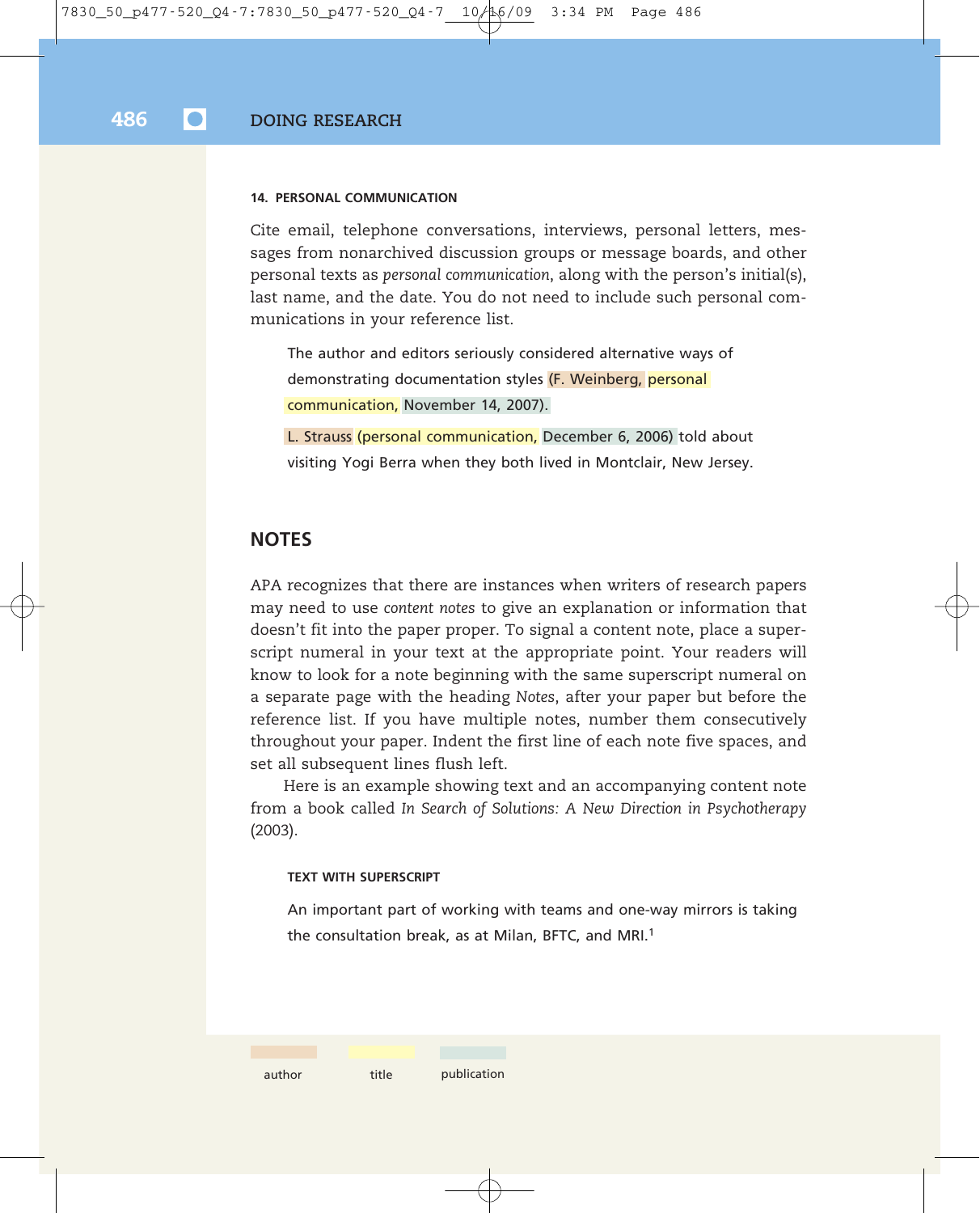#### **CONTENT NOTE**

<sup>1</sup>It is crucial to note here that, while working within a team is fun, stimulating, and revitalizing, it is not necessary for successful outcomes. Solution-oriented therapy works equally well when working solo.

## **APA REFERENCE LIST**

A reference list provides full bibliographic information for every source cited in your text with the exception of entire websites and personal communications. This list should be alphabetized by authors' (or editors') last names. Works that do not have an identifiable author or editor are alphabetized by title. See pages 518–19 for a sample reference list.

## **Books**

### **BASIC FORMAT FOR A BOOK**

For most books, you'll need to provide information about the author; the date of publication; the title and any subtitle; and the place of publication and publisher. You'll find this information on the book's title page and copyright page.

Diamond, J. (2005). *Collapse: How societies choose to fail or succeed.* New York, NY: Viking.

#### **A FEW DETAILS TO NOTE**

- **DATES**: If more than one year is given, use the most recent one.
- **TITLES**: Capitalize only the first word and proper nouns and proper adjectives in titles and subtitles.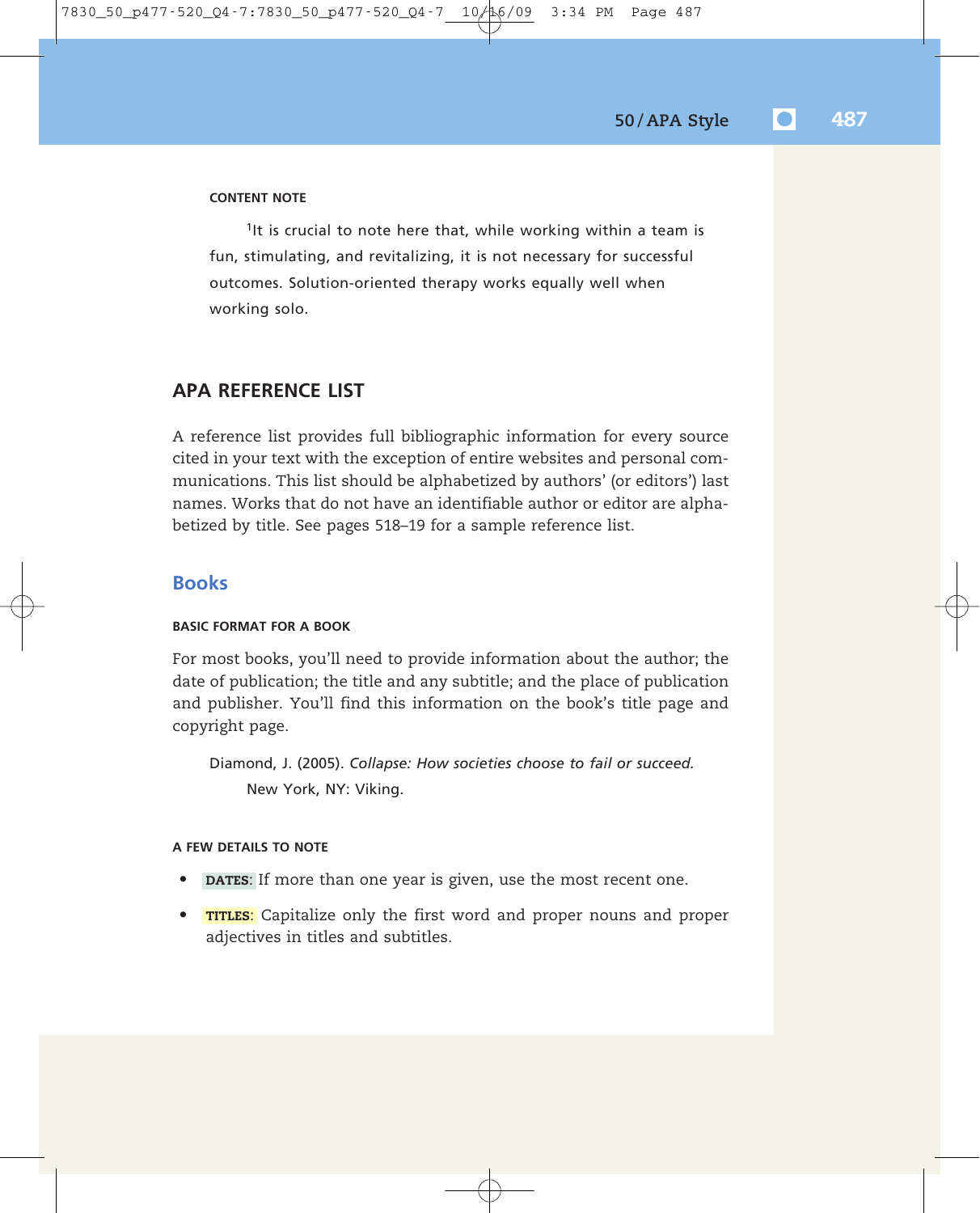## **488 DOING RESEARCH**

- **PLACE OF PUBLICATION**: Give city followed by state (abbreviated) or country, if outside the United States (for example, Boston, MA; London, England; Toronto, Ontario, Canada). If more than one city is given, use the first. Do not include the state or country if the publisher is a university whose name includes it.
- **PUBLISHER**: Use a shortened form of the publisher's name (Little, Brown for Little, Brown and Company), but retain *Association*, *Books*, and *Press* (American Psychological Association, Princeton University Press).

#### **1. ONE AUTHOR**

Author's Last Name, Initials. (Year of publication). *Title*. Publication City, State or Country: Publisher.

Young, K. S. (1998). *Caught in the net: How to recognize the signs of Internet addiction —and a winning strategy for recovery*. New York, NY: Wiley.

#### **2. TWO OR MORE WORKS BY THE SAME AUTHOR**

If the works were published in different years, list them chronologically.

- Lewis, B. (1995). *The Middle East: A brief history of the last 2,000 years*. New York, NY: Scribner.
- Lewis, B. (2003). *The crisis of Islam: Holy war and unholy terror.* New York, NY: Modern Library.

If the works were published in the same year, list them alphabetically by title, adding "a," "b," and so on to the years.

Kaplan, R. D. (2000a). *The coming anarchy: Shattering the dreams of the post cold war.* New York, NY: Random House.

Kaplan, R. D. (2000b). *Eastward to Tartary: Travels in the Balkans, the Middle East, and the Caucasus*. New York, NY: Random House.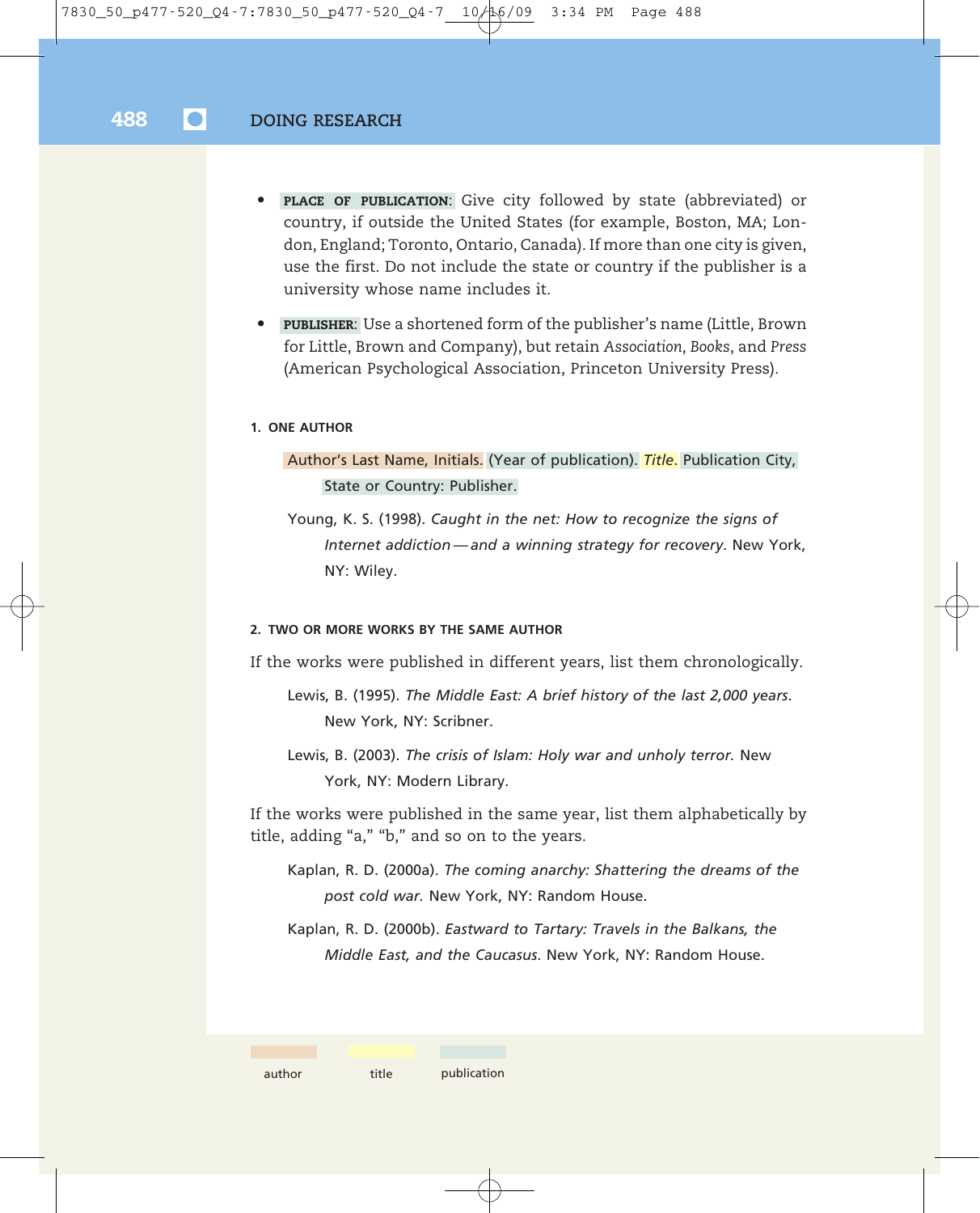#### **3. TWO OR MORE AUTHORS**

For two to seven authors, use this format.

- First Author's Last Name, Initials, Next Author's Last Name, Initials, & Final Author's Last Name, Initials. (Year of publication). *Title*. Publication City, State or Country: Publisher.
- Leavitt, S. D., & Dubner, S. J. (2006). *Freakonomics: A rogue economist explores the hidden side of everything.* New York, NY: Morrow.
- Sebranek, P., Meyer, V., & Kemper, D. (1990). *Writers INC: A guide to writing, thinking, and learning.* Burlington, WI: Write Source.

For a work by eight or more authors, name just the first six authors, followed by three ellipses, and end with the final author (see page 494 for an example from a journal article).

#### **4. ORGANIZATION OR GOVERNMENT AS AUTHOR**

Sometimes a corporation or government organization is both author and publisher. If so, use the word *Author* as the publisher.

```
Organization Name or Government Agency. (Year of publication). Title.
Publication City, State or Country: Publisher.
```
- Catholic News Service. (2002). *Stylebook on religion 2000: A reference guide and usage manual*. Washington, DC: Author.
- U.S. Social Security Administration. (2008). *Social Security: Retirement benefits*. Washington, DC: Author.

#### **5. AUTHOR AND EDITOR**

## Author's Last Name, Initials. (Year of edited edition). *Title.* (Editor's Initials Last Name, Ed.). Publication City, State or Country: Publisher. (Original work[s] published year[s])

Dick, P. F. (2008). *Five novels of the 1960s and 70s.* (J. Lethem, Ed.). New York, NY: Library of America. (Original works published 1964–1977)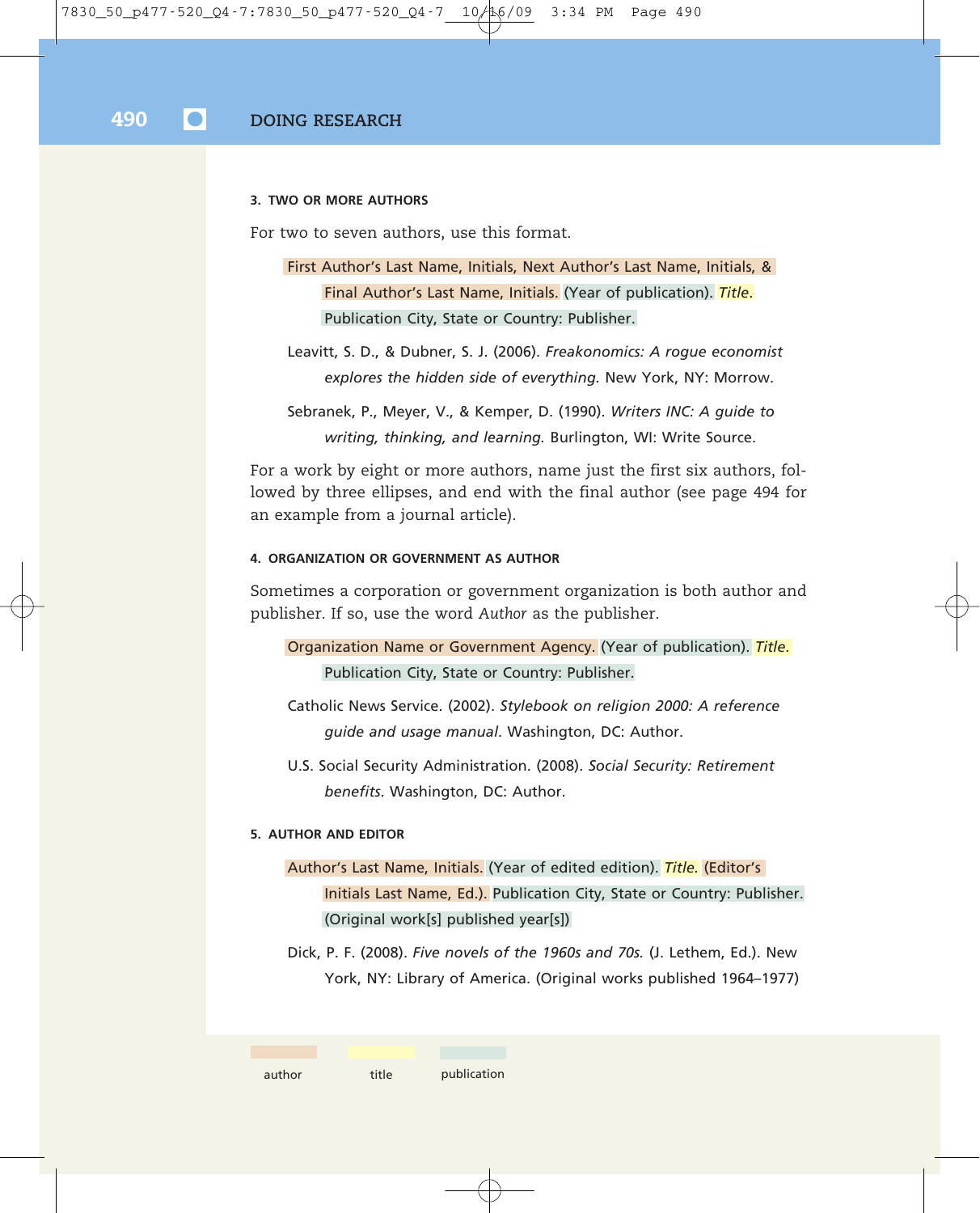#### **6. EDITED COLLECTION**

First Editor's Last Name, Initials, Next Editor's Last Name, Initials, & Final Editor's Last Name, Initials. (Eds.). (Year of edited edition). *Title.* Publication City, State or Country: Publisher.

Raviv, A., Oppenheimer, L., & Bar-Tal, D. (Eds.). (1999). *How children understand war and peace: A call for international peace education.* San Francisco, CA: Jossey-Bass.

#### **7. WORK IN AN EDITED COLLECTION**

- Author's Last Name, Initials. (Year of publication). Title of article or chapter. In Initials Last Name (Ed.), *Title* (pp. pages). Publication City, State or Country: Publisher.
- Harris, I. M. (1999). Types of peace education. In A. Raviv, L. Oppenheimer, & D. Bar-Tal (Eds.), *How children understand war and peace: A call for international peace education* (pp. 46–70). San Francisco, CA: Jossey-Bass.

#### **8. UNKNOWN AUTHOR**

*Title*. (Year of publication). Publication City, State or Country: Publisher. *Webster's new biographical dictionary.* (1988). Springfield, MA: Merriam-Webster.

If the title page of a work lists the author as *Anonymous*, treat the referencelist entry as if the author's name were Anonymous, and alphabetize it accordingly.

#### **9. EDITION OTHER THAN THE FIRST**

Author's Last Name, Initials. (Year). *Title* (name or number ed.). Publication City, State or Country: Publisher.

Burch, D. (2008). *Emergency navigation: Find your position and shape your course at sea even if your instruments fail* (2nd ed.). Camden, ME: International Marine/McGraw-Hill.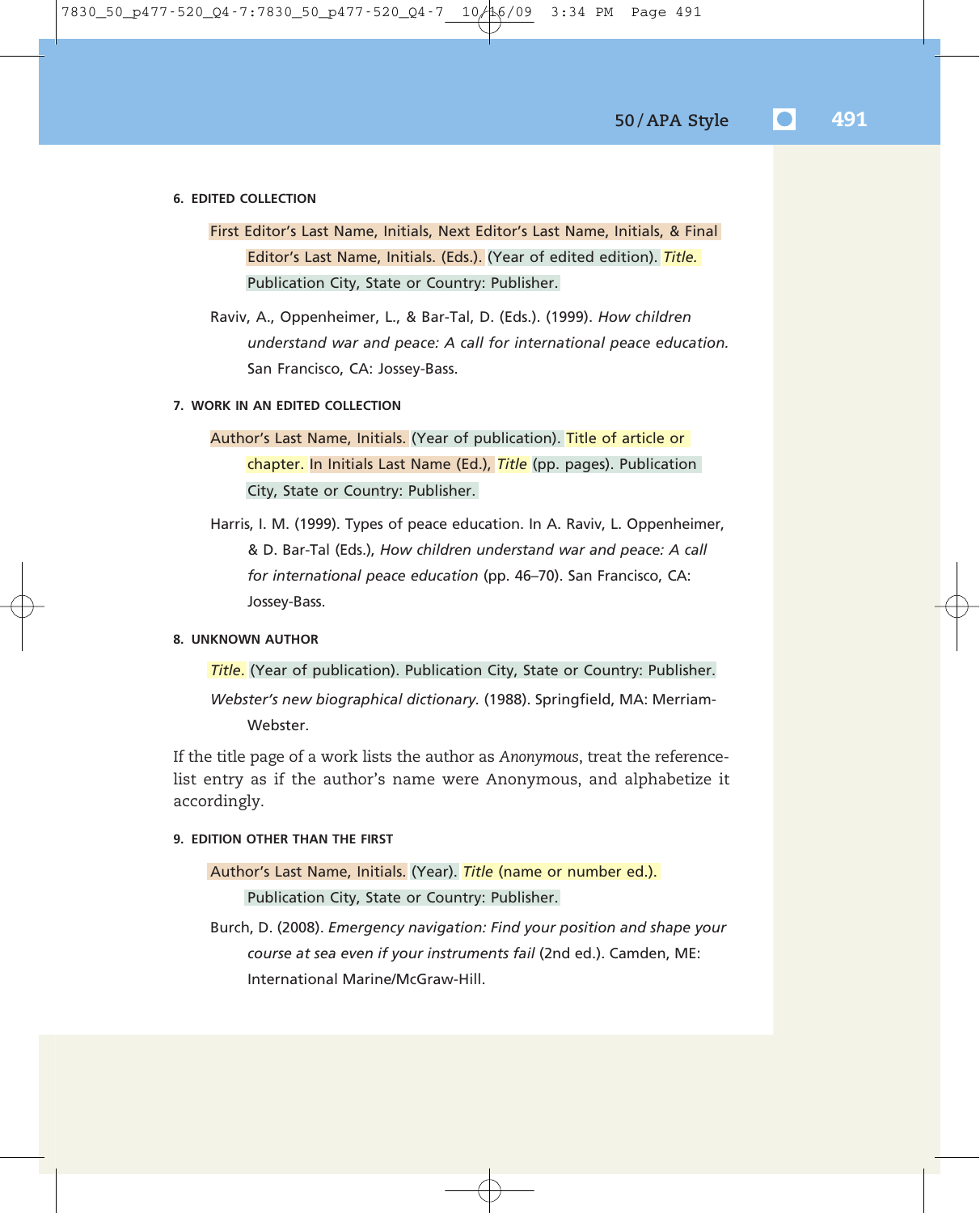## **492 DOING RESEARCH**

#### **10. TRANSLATION**

Author's Last Name, Initials. (Year of publication). *Title* (Translator's Initials Last Name, Trans.). Publication City, State or Country: Publisher. (Original work published Year)

Hugo, V. (2008). *Les misérables* (J. Rose, Trans.). New York, NY: Modern Library. (Original work published 1862)

#### **11. MULTIVOLUME WORK**

Author's Last Name, Initials. (Year). *Title* (Vols. numbers). Publication City, State or Country: Publisher.

Nastali, D. P. & Boardman, P. C. (2004). *The Arthurian annals: The tradition in English from 1250 to 2000* (Vols. 1–2). New York, NY: Oxford University Press USA.

#### **ONE VOLUME OF A MULTIVOLUME WORK**

Author's Last Name, Initials. (Year). *Title of whole work: Vol. number. Title of volume*. Publication City, State or Country: Publisher.

Spiegelman, A. (1986). *Maus: Vol. 1. My father bleeds history.* New York, NY: Random House.

#### **12. ARTICLE IN A REFERENCE BOOK**

#### **UNSIGNED**

Title of entry. (Year). In *Title of reference book* (Name or number ed., Vol. number, pp. pages). Publication City, State or Country: Publisher.

Macrophage. (2003). In *Merriam-Webster's collegiate dictionary* (10th ed., p. 698). Springfield, MA: Merriam-Webster.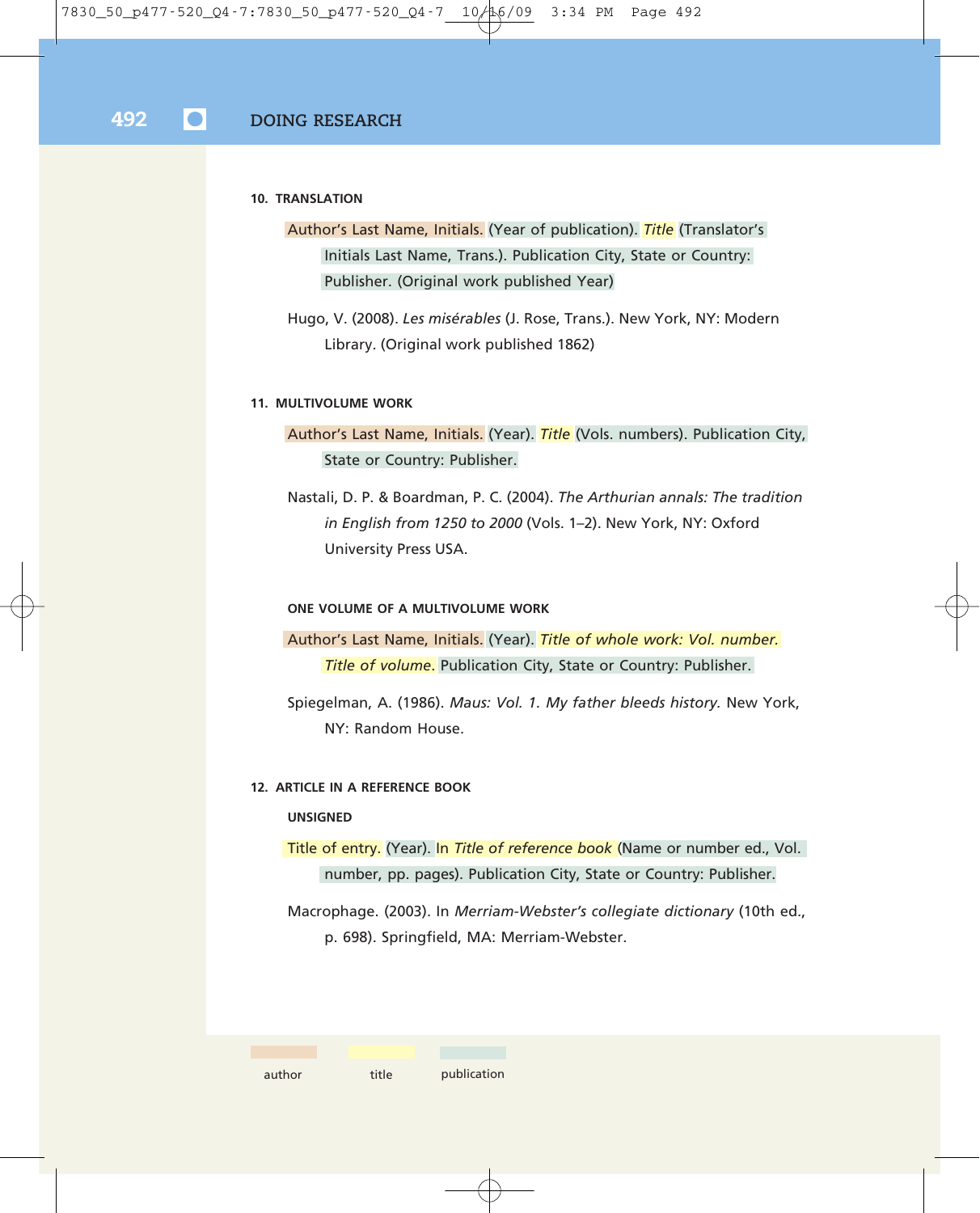**SIGNED**

Author's Last Name, Initials. (Year). Title of entry. In *Title of reference book* (Vol. number, pp. pages). Publication City, State or Country: Publisher.

Wasserman, D. E. (2006). Human exposure to vibration. In *International encyclopedia of ergonomics and human factors* (Vol. 2, pp. 1800–1801). Boca Raton, FL: CRC.

## **Periodicals**

#### **BASIC FORMAT FOR AN ARTICLE**

For most articles, you'll need to provide information about the author; the date; the article title and any subtitle; the periodical title; and any volume or issue number and inclusive page numbers. (APA also recommends including a DOI if one is available; for more on DOIs, see pages 499–500. For an example of a journal article that shows a DOI, see no. 21 on page 500.) Here is an example of a basic entry for an article in a journal.

Ferguson, N. (2005). Sinking globalization. *Foreign Affairs*, *84*(2), 64 –77.

#### **A FEW DETAILS TO NOTE**

- **AUTHORS**: List authors as you would for a book (see no. 1 on page 488 and no. 3 on page 490).
- **DATES**: For journals, give year only. For magazines and newspapers, give year followed by a comma and then month or month and day. Do not abbreviate months.
- **TITLES**: Capitalize only the first word and proper nouns and proper adjectives in titles and subtitles of articles. Capitalize the first and last words and all principal words of periodical titles. Do not capitalize *a*, *an*, *the*, or any prepositions or coordinating conjunctions unless they begin the title of the periodical.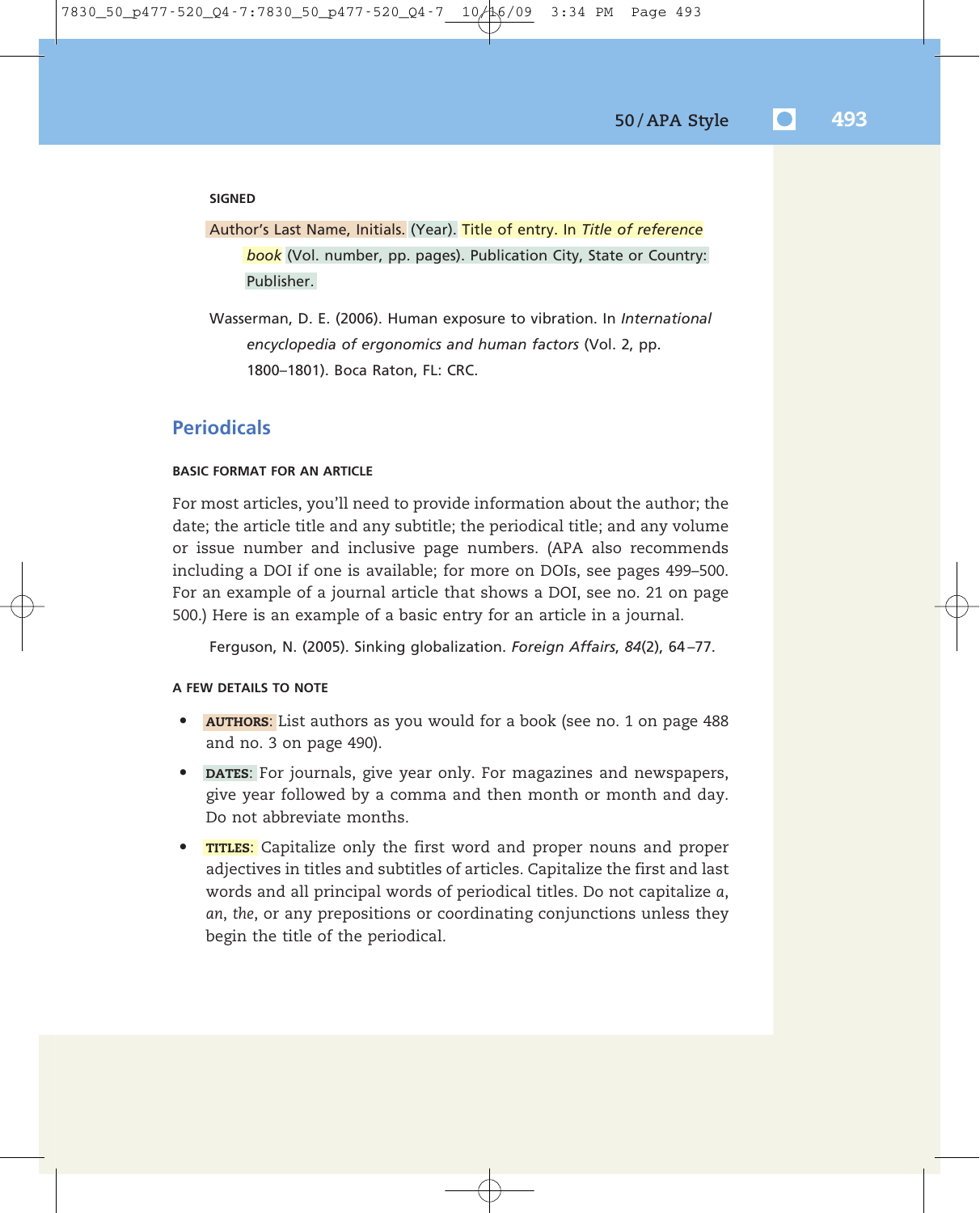- **VOLUME AND ISSUE**: For journals and magazines, give volume or volume and issue, as explained in more detail below. For newspapers, do not give volume or issue.
- **PAGES**: Use *p*. or *pp*. for a newspaper article but not for a journal or magazine article. If an article does not fall on consecutive pages, give all the page numbers (for example, 45, 75–77 for a journal or magazine; pp. C1, C3, C5–C7 for a newspaper).

#### **13. ARTICLE IN A JOURNAL PAGINATED BY VOLUME**

Author's Last Name, Initials. (Year). Title of article. *Title of Journal, volume*, pages.

Caspi, A., Sugden, K., Moffitt, T. E., Taylor, A., Craig, I. W., Harrington, H., . . . Poulton, R. (2003). Influence of life stress on depression: Moderation by a polymorphism in the 5-HTT gene. *Science, 301,* 386–389.

#### **14. ARTICLE IN A JOURNAL PAGINATED BY ISSUE**

Author's Last Name, Initials. (Year). Title of article. *Title of Journal*, *volume*(issue), pages.

Weaver, C., McNally, C., & Moerman, S. (2001). To grammar or not to grammar: That is *not* the question! *Voices from the Middle*, *8*(3), 17–33.

#### **15. ARTICLE IN A MAGAZINE**

If a magazine is published weekly, include the day and the month. If there are a volume number and an issue number, include them after the magazine title.

Author's Last Name, Initials. (Year, Month Day). Title of article. *Title of Magazine, volume*(issue), page(s).

Gregory, S. (2008, June 30). Crash course: Why golf carts are more hazardous than they look. *Time, 171*(26), 53.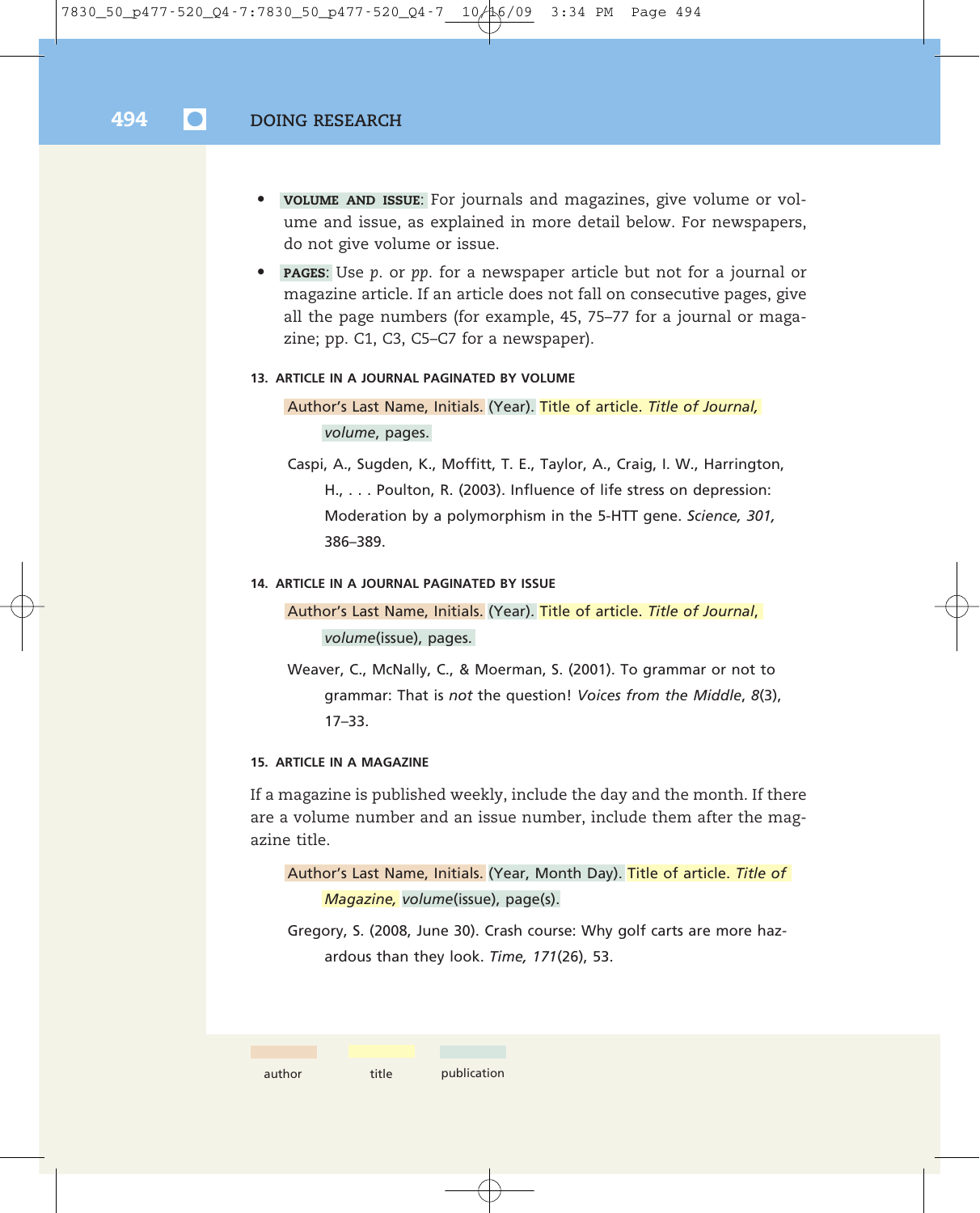If a magazine is published monthly, include the month(s) only.

Fox, D. (2008, February). Did life begin in ice? Funky properties of frozen water may have made life possible. *Discover, 52*(2), 58–60.

#### **16. ARTICLE IN A NEWSPAPER**

If page numbers are consecutive, separate them with a dash. If not, separate them with a comma.

```
Author's Last Name, Initials. (Year, Month Day). Title of article. Title of
 Newspaper, p(p). page(s).
```
Schneider, G. (2005, March 13). Fashion sense on wheels. *The Washington Post*, pp. F1, F6.

#### **17. ARTICLE BY AN UNKNOWN AUTHOR**

#### **IN A MAGAZINE**

Title of article. (Year, Month Day). *Title of Periodical*, *volume*(issue), page(s).

Hot property: From carriage house to family compound. (2004, December). *Berkshire Living*, *1*(1), 99.

#### **IN A NEWSPAPER**

Clues in salmonella outbreak. (2008, June 21). *New York Times*, p. A13.

#### **18. REVIEW**

**IN A JOURNAL**

- Author's Last Name, Initials. (Date of publication). Title of review [Review of *Title of Work*, by Initials Last Name]. *Title of Periodical*, *volume*(issue), page(s).
- Geller, J. L. (2005). The cock and bull of Augusten Burroughs [Review of *Running with scissors*, by A. Burroughs]. *Psychiatric Services, 56,* 364–365.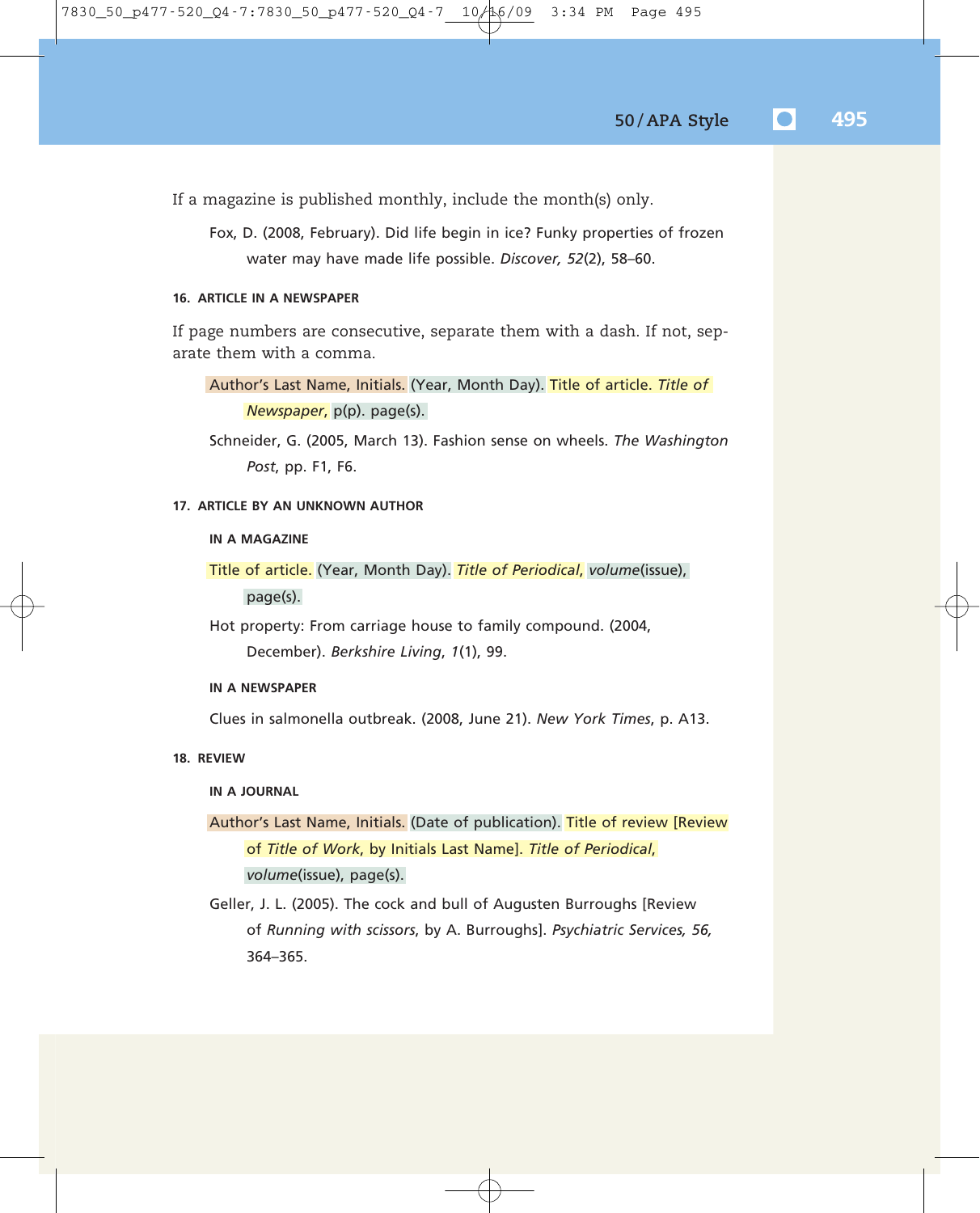#### **IN A MAGAZINE**

Brandt, A. (2003, October). Animal planet [Review of the book *Intelligence of apes and other rational beings*, by D. R. Rumb & D. A. Washburn]. *National Geographic Adventure, 5*(10)*,* 47.

#### **IN A NEWSPAPER**

Morris, C. A. (2005, March 24). Untangling the threads of the Enron fraud [Review of the book *Conspiracy of fools: A true story*, by K. Eichenwald]. *The New York Times*, p. B9.

If the review does not have a title, include just the bracketed information about the work being reviewed.

Jarratt, S. C. (2000). [Review of the book *Lend me your ear: Rhetorical constructions of deafness*, by B. J. Brueggemann]. *College Composition and Communication, 52*, 300–302.

#### **19. LETTER TO THE EDITOR**

#### **IN A JOURNAL**

- Author's Last Name, Initials. (Date of publication). Title of letter [Letter to the editor]. *Title of Periodical, volume*(issue)*,* page(s).
- Rosner, W. (2001). An extraordinarily inaccurate assay for free testosterone is still with us [Letter to the editor]. *Journal of Clinical Endocrinology and Metabolism, 86,* 2903.

#### **IN A MAGAZINE**

Jorrin, M. (2008, September 1). Mowing it [Letter to the editor]. *The New Yorker, 84*(36)*,* 16.

#### **IN A NEWSPAPER**

Hitchcock, G. (2008, August 3). Save our species [Letter to the editor]. *San Francisco Chronicle,* p. P-3.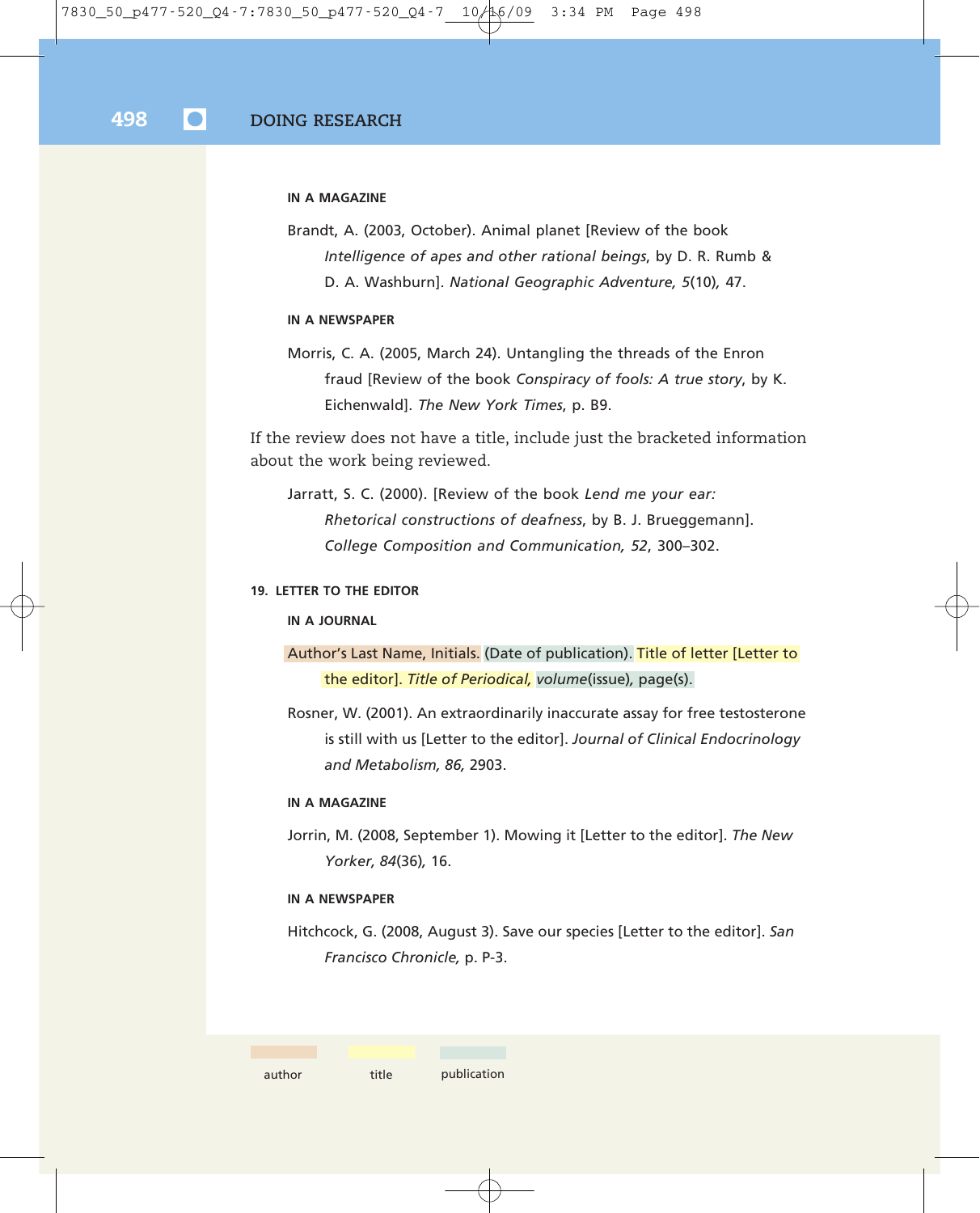## **Electronic Sources**

#### **BASIC FORMAT FOR AN ELECTRONIC SOURCE**

Not every electronic source gives you all the data that APA would like to see in a reference entry. Ideally, you will be able to list author's or editor's name; date of first electronic publication or most recent revision; title of document; information about print publication if any; and retrieval information: DOI (Digital Object Identifier, a string of letters and numbers that identifies an online document) or URL (address of document or site). In some cases, additional information about electronic publication may be required (title of site, retrieval date, name of sponsoring institution). You will find most of those pieces of information in the following example.

Johnson, C. W. (2000). How our laws are made. *Thomas: Legislative information on the Internet*. Retrieved March 5, 2007, from the Library of Congress website: http://thomas.loc.gov/home/holam.txt

#### **A FEW DETAILS TO NOTE**

- **AUTHORS**: List authors as you would for a print book or periodical.
- **TITLES**: For websites and electronic documents, articles, or books, capitalize titles and subtitles as you would for a book; capitalize periodical titles as you would for a print periodical.
- **DATES**: After the author, give the year of the document's original publication on the Web or of its most recent revision. If neither of those years is clear, use *n.d.* to mean "no date." For undated content or content that may change —like an "about us" statement or blog post include the month (not abbreviated), day, and year that you retrieved the document. For content that's unlikely to change —like a published journal article or book excerpt —you don't need to include the retrieval date.
- **DOI OR URL**: A DOI provides a permanent link to an online document, so when it's available, include the DOI instead of the URL in the reference. A DOI is often found on the first page of an article, but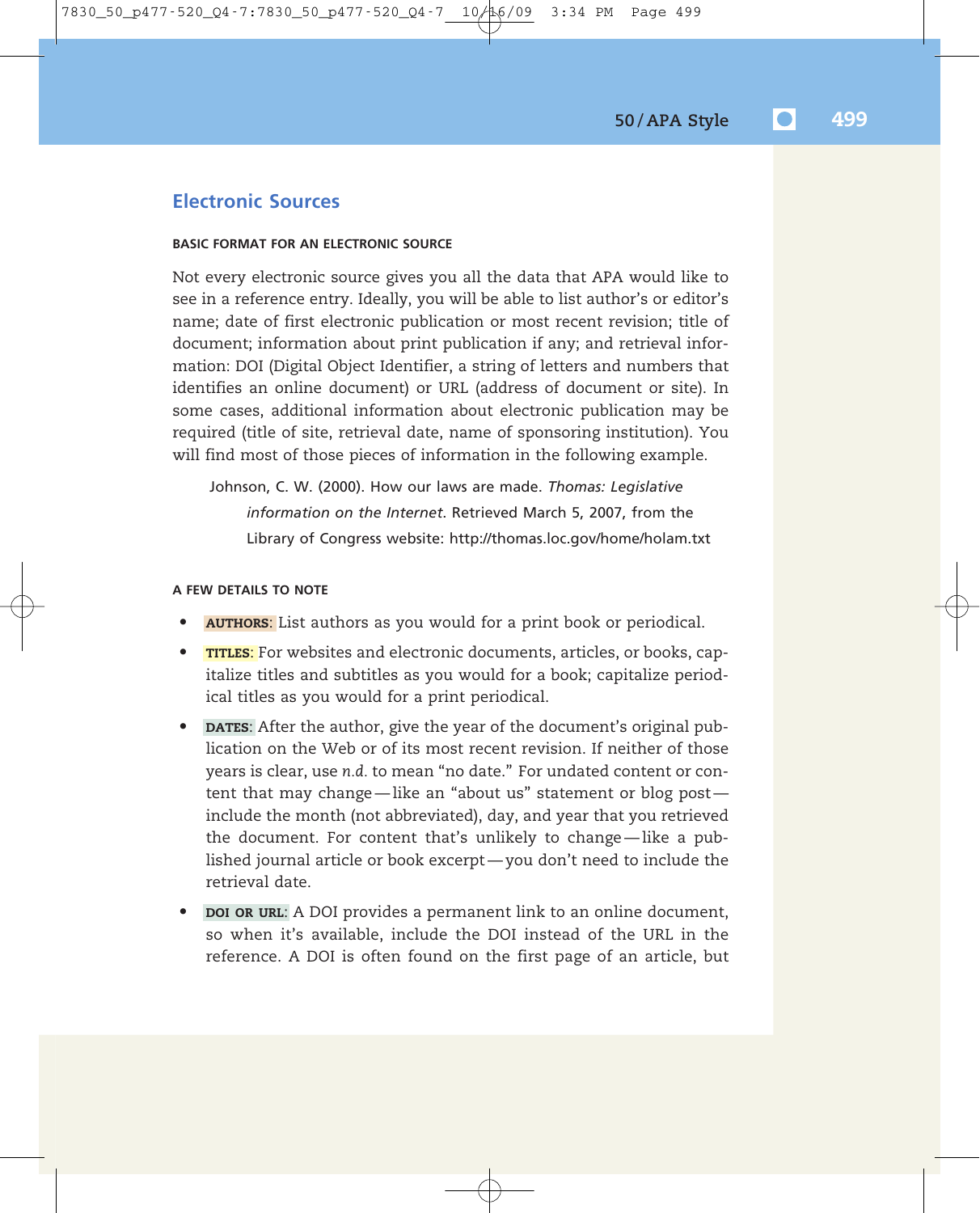sometimes you'll need to click on a button labeled "Article" or "Cross-Ref" to find it. If you do not identify the sponsoring institution ("the Library of Congress website" in the example above), you do not need a colon before the URL or DOI. Don't include any punctuation at the end of the URL or DOI. If online material is presented in frames and no DOI is available, provide the URL of the home page or menu page. When a URL won't fit on one line, break the URL before most punctuation, but do not break *http://*.

#### **20. WORK FROM A NONPERIODICAL WEBSITE**

- Author's Last Name, Initials. (Date of publication). Title of work. *Title of site*. DOI or Retrieved Month Day, Year (if necessary), from URL
- Cruikshank, D. (2009, June 15). Unlocking the secrets and powers of the brain. *National Science Foundation*. Retrieved from http://www.nsf.gov /discoveries/disc\_summ.jsp?cntn\_id=114979&org=NSF

To cite an entire website, include the URL in parentheses in an in-text citation. Do not list the website in your list of references.

#### **21. ARTICLE IN AN ONLINE PERIODICAL OR DATABASE**

When available, include the volume number and issue number as you would for a print source. If no DOI has been assigned, provide the URL of the home page or menu page of the journal or magazine, even for articles that you access through a database.

#### **AN ARTICLE IN AN ONLINE JOURNAL**

Author's Last Name, Initials. (Year). Title of article. *Title of Journal, volume*(issue), pages. DOI or Retrieved from URL

Corbett, C. (2007). Vehicle-related crime and the gender gap. *Psychology, Crime & Law*, *13*, 245–263. doi:10.1080/10683160600822022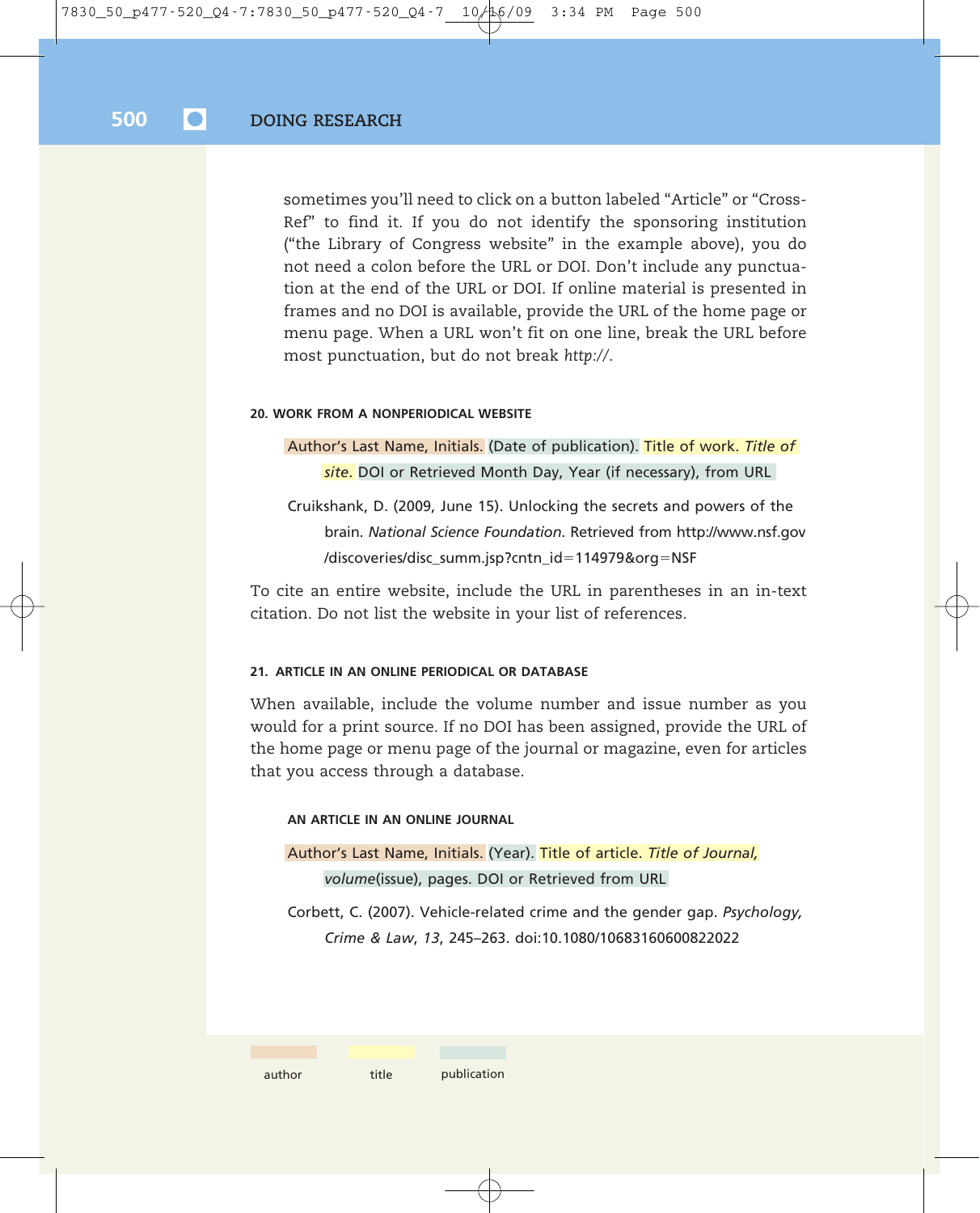#### **AN ARTICLE IN AN ONLINE MAGAZINE**

Author's Last Name, Initials. (Year, Month Day). Title of article. *Title of Magazine, volume*(issue)*.* DOI or Retrieved Month Day, Year (if necessary), from URL

Bohannon, J. (2008, June 20). Slaying monsters for science. *Science*, *320*(5883). doi:10.1126/science.320.5883.1592c

#### **AN ARTICLE IN AN ONLINE NEWSPAPER**

If the article can be found by searching the site, give the URL of the home page or menu page.

## Author's Last Name, Initials. (Year, Month Day). Title of article. *Title of Newspaper*. Retrieved from URL

Collins, G. (2008, June 21). Vice is nice. *The New York Times*. Retrieved from http://www.nytimes.com

#### **22. ARTICLE ONLY AVAILABLE THROUGH A DATABASE**

Some sources, such as an out-of-print journal or rare book, can only be accessed through a database. When no DOI is provided, give either the name of the database or its URL.

```
Author's Last Name, Initials. (Year). Title of article. Title of Journal,
```
*volume*(issue), pages. DOI or Retrieved from Name of database or URL

Simpson, M. (1972). Authoritarianism and education: A comparitive approach. *Sociometry 35*, 223–234. Retrieved from http://www.jstor.org

#### **23. ARTICLE IN AN ONLINE REFERENCE WORK**

For online reference works like dictionaries or encyclopedias, give the URL of the home page or menu page if no DOI is provided. (See next page for template and example.)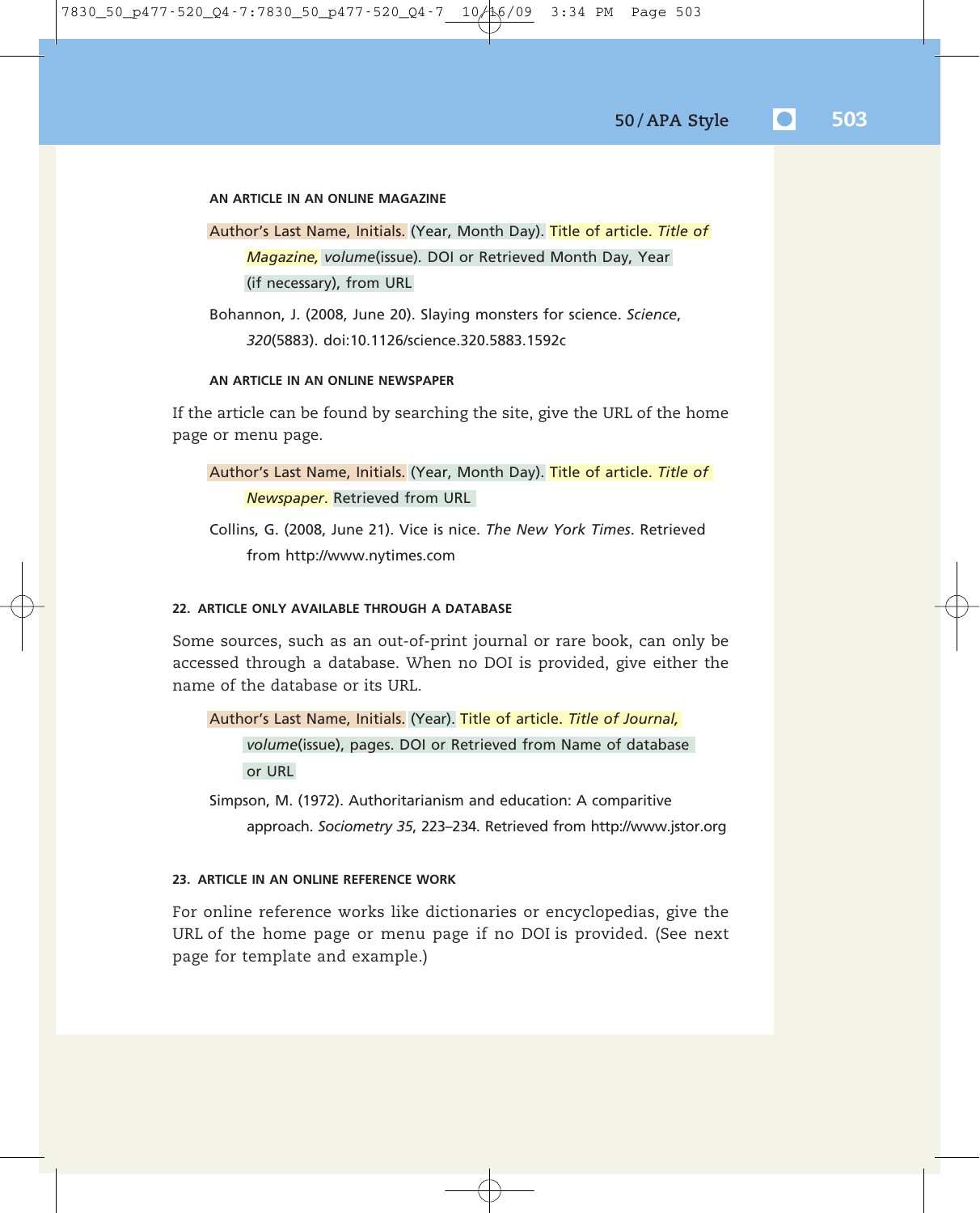```
Author's Last Name, Initials. (Year). Title of entry. In Title of reference
 work. DOI or Retrieved from URL
```
Smith, R. L. (2008). Ecology. In *MSN Encarta.* Retrieved from http:// encarta.msn.com

#### **24. ELECTRONIC BOOK**

Author's Last Name, Initials. (Year). *Title of book*. DOI or Retrieved from URL

TenDam, H. (n.d.). *Politics, civilization & humanity*. Retrieved from http://onlineoriginals.com/showitem.asp?itemID=46&page=2

For an electronic book based on a print version, include a description of the digital format in brackets after the book title.

Blain, M. (2009). *The sociology of terror: Studies in power, subjection, and victimage ritual* [Adobe Digital Editions version]. Retrieved from http://www.powells.com/sub/AdobeDigitalEditionsPolitics .html?sec\_big\_link=1

#### **25. ELECTRONIC DISCUSSION SOURCE**

If the name of the list to which to the message was posted is not part of the URL, include it after *Retrieved from*. The URL you provide should be for the archived version of the message or post.

Author's Last Name, Initials. (Year, Month Day). Subject line of message [Descriptive label]. Retrieved from URL

Baker, J. (2005, February 15). Re: Huffing and puffing [Electronic mailing list message]. Retrieved from American Dialect Society electronic mailing list: http://listserv.linguistlist.org/cgi-bin /wa?A2=ind0502C&L=ADS-L&P=R44

Do not include email or other nonarchived discussions in your list of references. Simply cite the sender's name in your text. See no. 14 on page 486 for guidelines on identifying such sources in your text.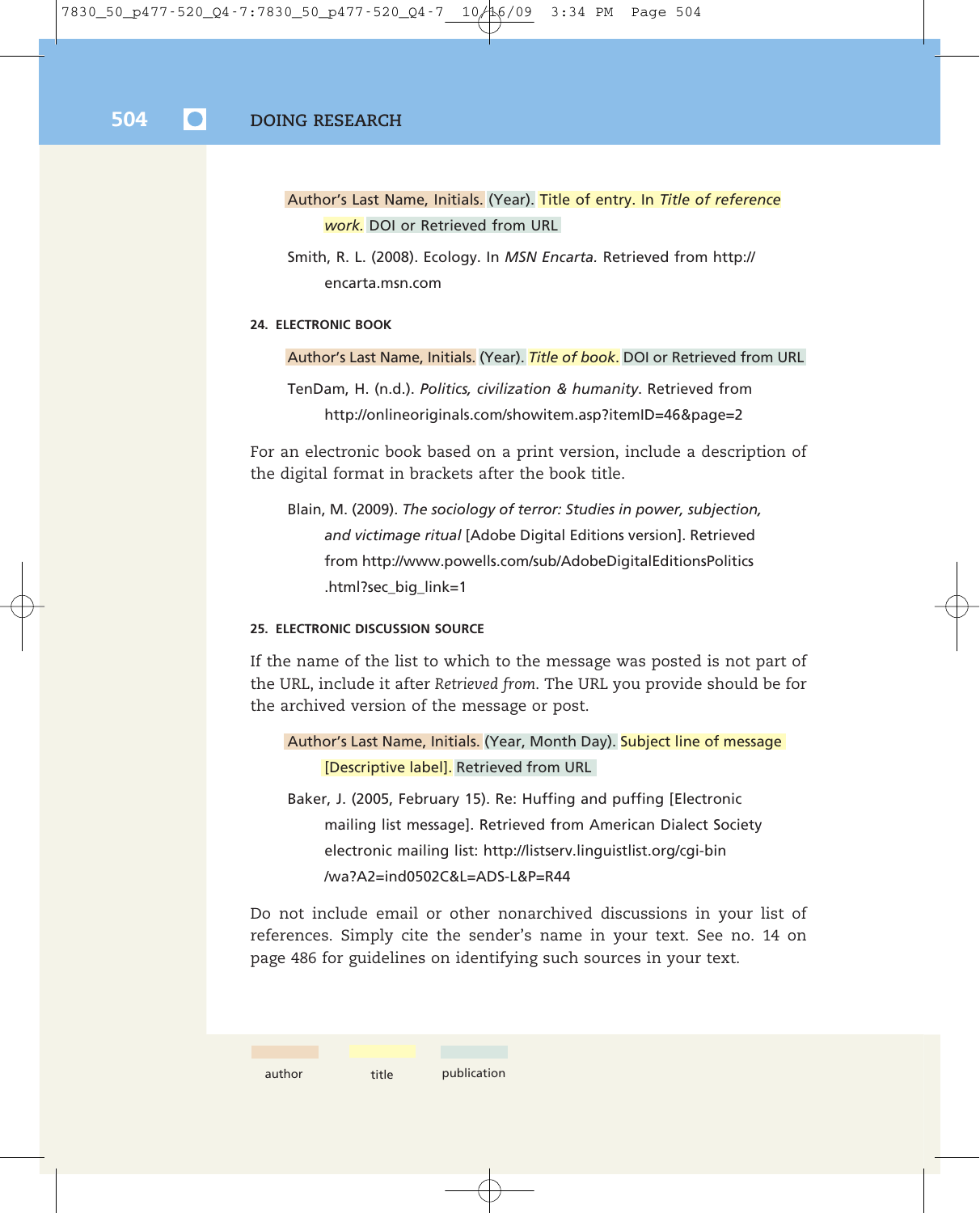#### **26. BLOG ENTRY**

Author's Last Name, Initials. (Year, Month Day). Title of post [Web log post]. Retrieved from URL

Collins, C. (2009, August 19). Butterfly benefits from warmer springs? [Web log post]. Retrieved from http://www.intute.ac.uk/blog /2009/08/19/butterfly-benefits-from-warmer-springs/

#### **27. ONLINE VIDEO**

Last Name, Initials (Writer), & Last Name, Initials (Producer). (Year, Month Day posted). *Title* [Descriptive label]. Retrieved from URL

Coulter, J. (Songwriter & Performer), & Booth, M. S. (Producer). (2006, September 23). *Code Monkey* [Video file]. Retrieved from http://www.youtube.com/watch?v=v4Wy7gRGgeA

#### **28. PODCAST**

- Writer's Last Name, Initials. (Writer), & Producer's Last Name, Initials. (Producer). (Year, Month Day). Title of podcast. *Title of website or program* [Audio podcast]. Retrieved from URL
- Britt, M. A. (Writer & Producer). (2009, June 7). Episode 97: Stanley Milgram study finally replicated. *The Psych Files Podcast* [Audio podcast]. Retrieved from http://www.thepsychfiles.com/

## **Other Kinds of Sources**

#### **29. FILM, VIDEO, OR DVD**

- Last Name, Initials (Producer), & Last Name, Initials (Director). (Year). *Title* [Motion picture]. Country: Studio.
- Wallis, H. B. (Producer), & Curtiz, M. (Director). (1942). *Casablanca* [Motion picture]. United States: Warner.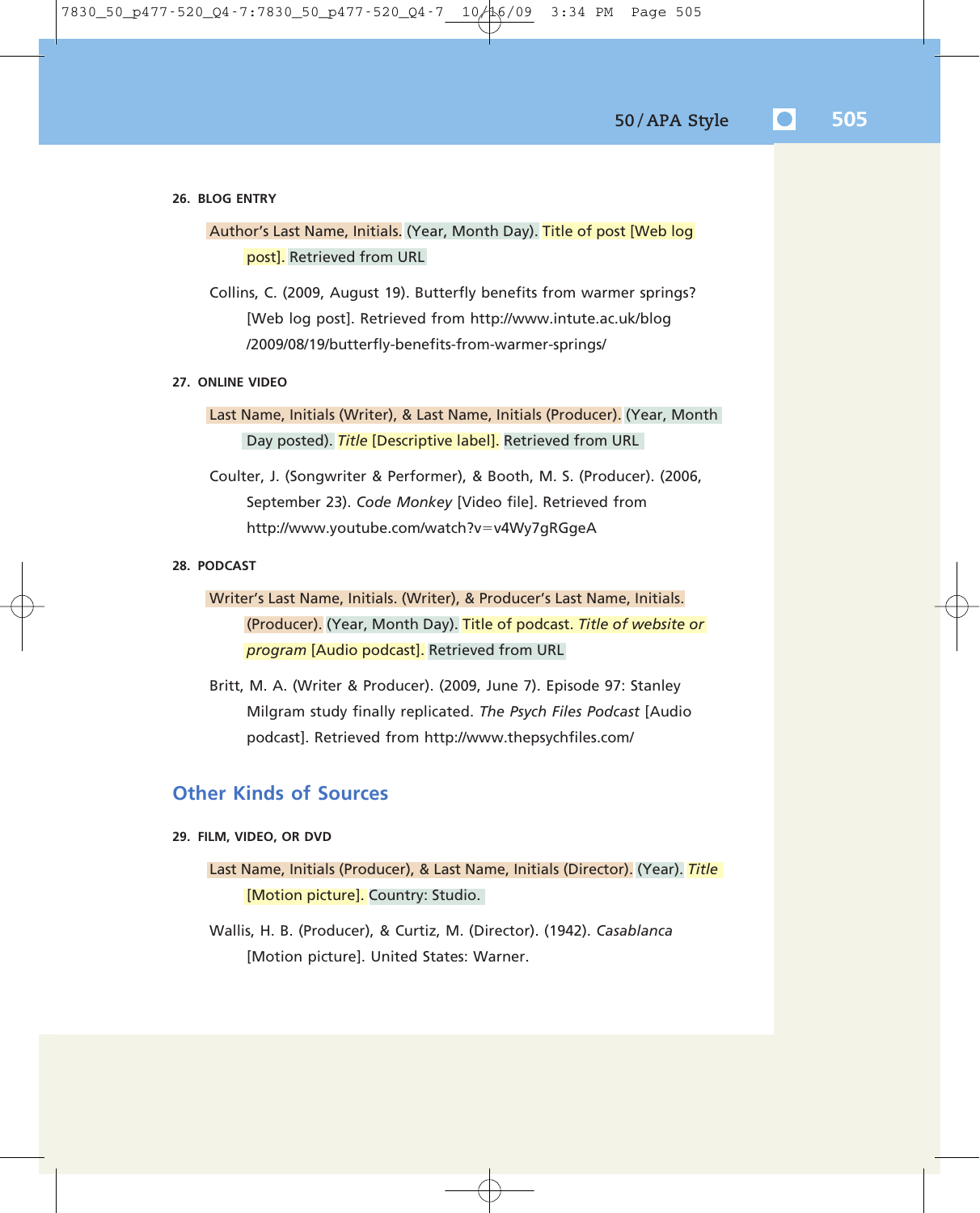#### **30. MUSIC RECORDING**

- Composer's Last Name, Initials. (Year of copyright). Title of song. On *Title of album* [Medium]. City, State or Country: Label.
- Veloso, C. (1997). Na baixado sapateiro. On *Livros* [CD]. Los Angeles, CA: Nonesuch.

If the music is performed by someone other than the composer, put that information in brackets following the title. When the recording date is different from the copyright date, put it in parentheses after the label.

Cahn, S., & Van Heusen, J. (1960). The last dance [Recorded by F. Sinatra]. On *Sinatra reprise: The very good years* [CD]. Burbank, CA: Reprise Records. (1991)

#### **31. PROCEEDINGS OF A CONFERENCE**

Author's Last Name, Initials. (Year of publication). Title of paper. In *Proceedings Title* (pp. pages). Publication City, State or Country: Publisher.

Heath, S. B. (1997). Talking work: Language among teens. In *Symposium about Language and Society–Austin* (pp. 27–45). Austin: Department of Linguistics at the University of Texas.

#### **32. TELEVISION PROGRAM**

- Last Name, Initials (Writer), & Last Name, Initials (Director). (Year). Title of episode [Descriptive label]. In Initials Last Name (Producer), *Series title*. City, State or Country: Network.
- Mundy, C. (Writer), & Bernaro, E. A. (Director). (2007). In birth and death [Television series episode]. In E. A. Bernaro (Executive Producer), *Criminal minds.* New York, NY: NBC.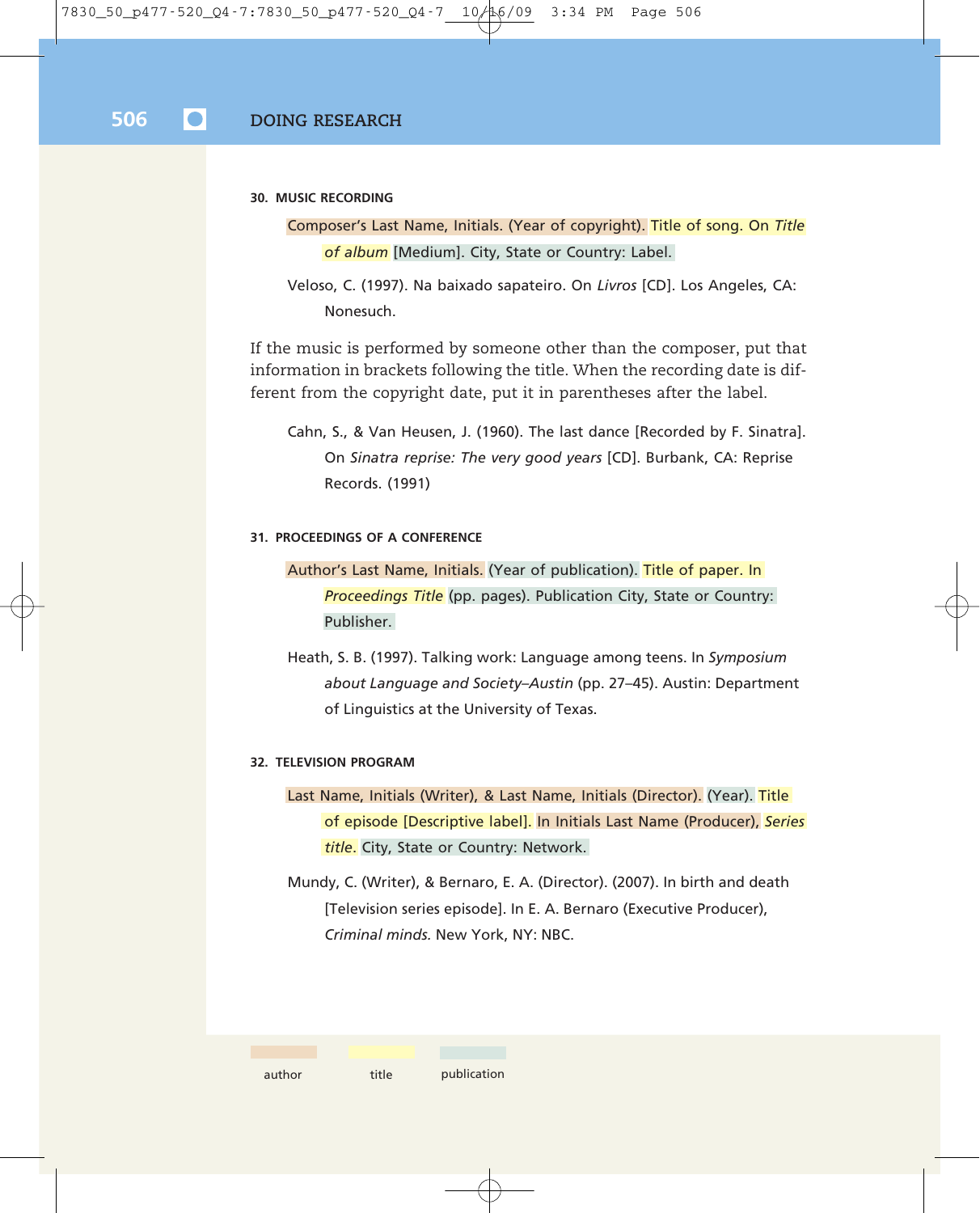#### **33. SOFTWARE OR COMPUTER PROGRAM**

Title and version number [Computer software]. (Year). Publication City, State or Country: Publisher.

The Sims 2: Holiday edition [Computer software]. (2005). Redwood City, CA: Electronic Arts.

#### **34. DISSERTATION ABSTRACT**

Author's Last Name, Initials. (Year). Title of dissertation. *Title of Source, volume*(issue), page(s).

Palenski, J. E. (1981). Running away: A sociological analysis. *Dissertation Abstracts International, 41*(12), 5251.

#### **35. DISSERTATION**

#### **ACCESSED ONLINE**

Author's Last Name, Initials. (Year). *Title of dissertation* (Doctoral dissertation). Retrieved from Name of database. (accession number)

Knapik, M. (2008). *Adolescent online trouble-talk: Help-seeking in cyberspace* (Doctoral dissertation). Retrieved from ProQuest Dissertation and Theses database. (AAT NR38024)

For a dissertation that you retrieve from the Web, include the name of institution after *Doctoral dissertation*. For example: (Doctoral dissertation, University of North Carolina). End your citation with *Retrieved from* and the URL.

#### **UNPUBLISHED**

- Author's Last Name, Initials. (Year). *Title of dissertation* (Unpublished doctoral dissertation). Institution, City, State or Country.
- Connell, E. (1996). *The age of experience: Edith Wharton and the "divorce question" in early twentieth-century America* (Unpublished doctoral dissertation). University of Virginia, Charlottesville.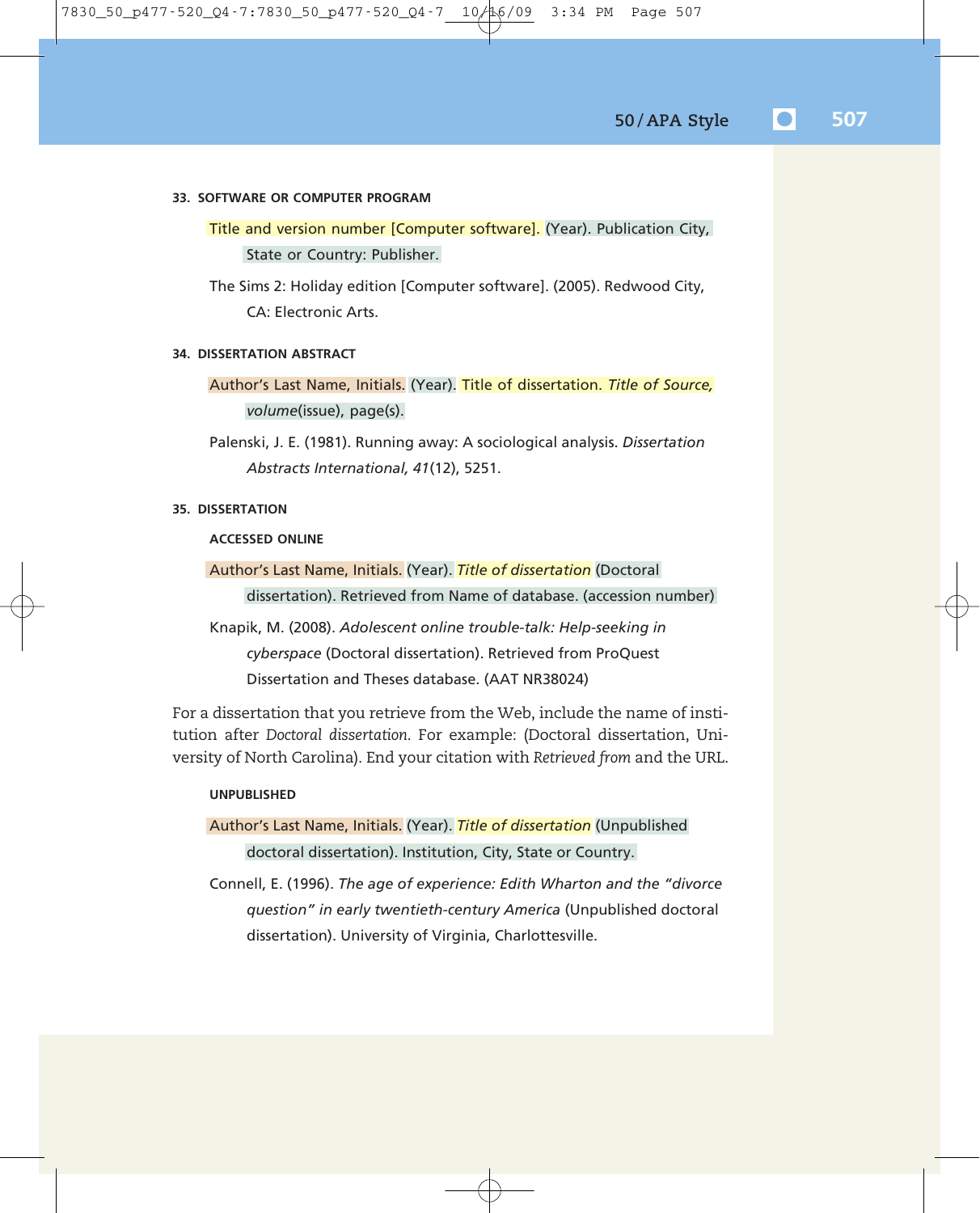#### **36. TECHNICAL OR RESEARCH REPORT**

Author's Last Name, Initials. (Year). *Title of report* (Report number). Publication City, State or Country: Publisher.

Elsayed, T., Namata, G., Getoor, L., & Oard., D. W. (2008). *Personal name resolution in email: A heuristic approach* (Report No. LAMP-TR-150). College Park: University of Maryland.

## **How to Cite Sources That APA Does Not Cover**

To cite a source for which APA does not provide guidelines, look at models similar to the source you are citing. Give any information readers will need in order to find it themselves—author; date of publication; title; publisher; information about electronic retrieval (DOI or URL); and any other pertinent information. You might want to try your citation yourself, to be sure it will lead others to your source.

## **SAMPLE RESEARCH PAPER, APA STYLE**

Carolyn Stonehill wrote the following paper for a first-year writing course. It is formatted according to the guidelines of the *Publication Manual of the American Psychological Association,* 6th edition (2009). While APA guidelines are used widely in linguistics and the social sciences, exact requirements may vary from discipline to discipline and course to course. If you're unsure about what your instructor wants, ask for clarification.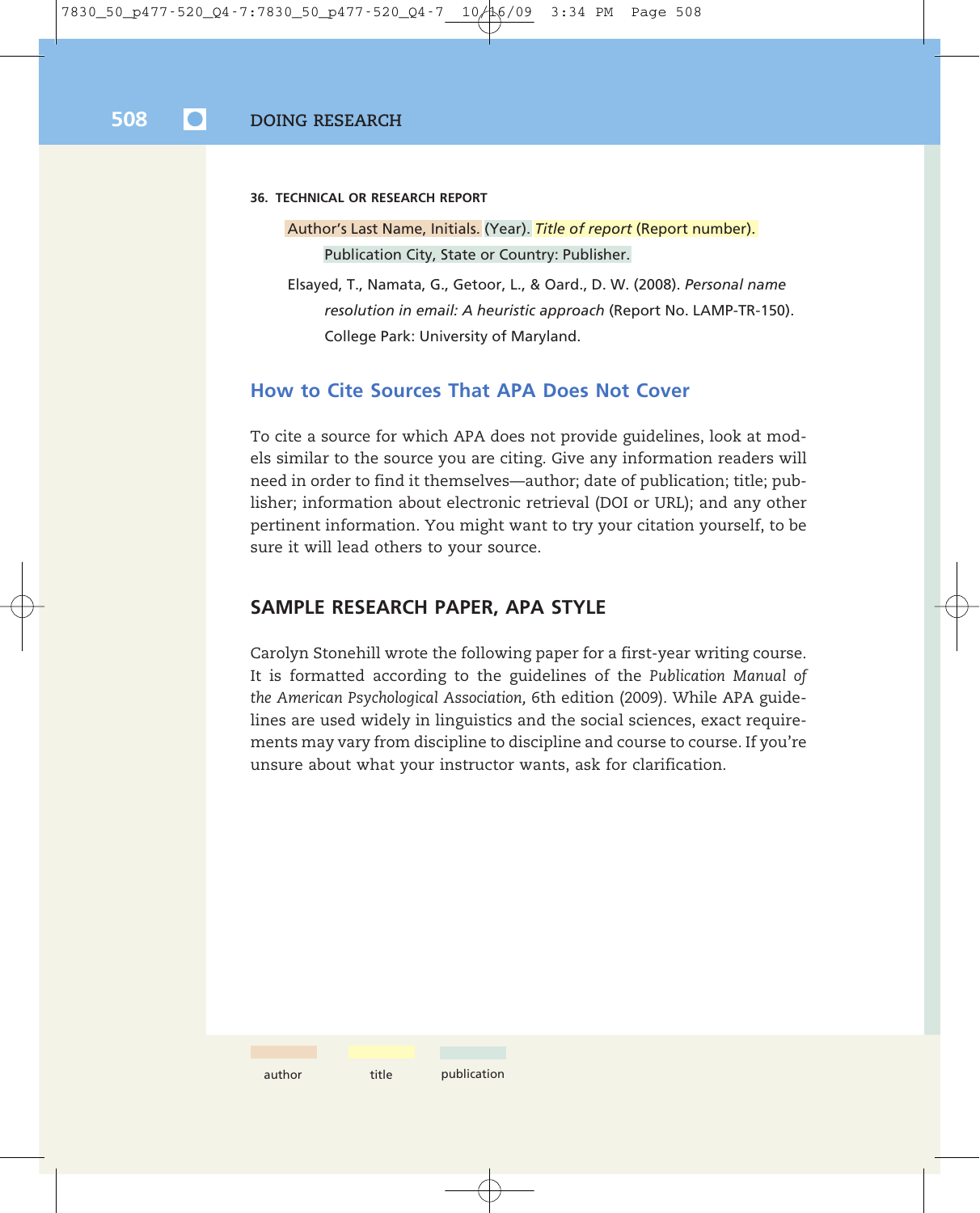**50 / APA Style 509**

It's in Our Genes: IT'S IN OUR GENES *ened title in the upper-left corner of each page, including the title page. Place page numbers on the upper right.* 1<sup>•</sup>

The Biological Basis of Human Mating Behavior  $\,\bullet\,$ 

Carolyn Stonehill English 102, Section 22 Professor Bertsch February 24, 2009

*Center the full title, your name, the name and section number of the course, your instructor's name, and the date, unless your instructor requires different information.*

*Insert a short-*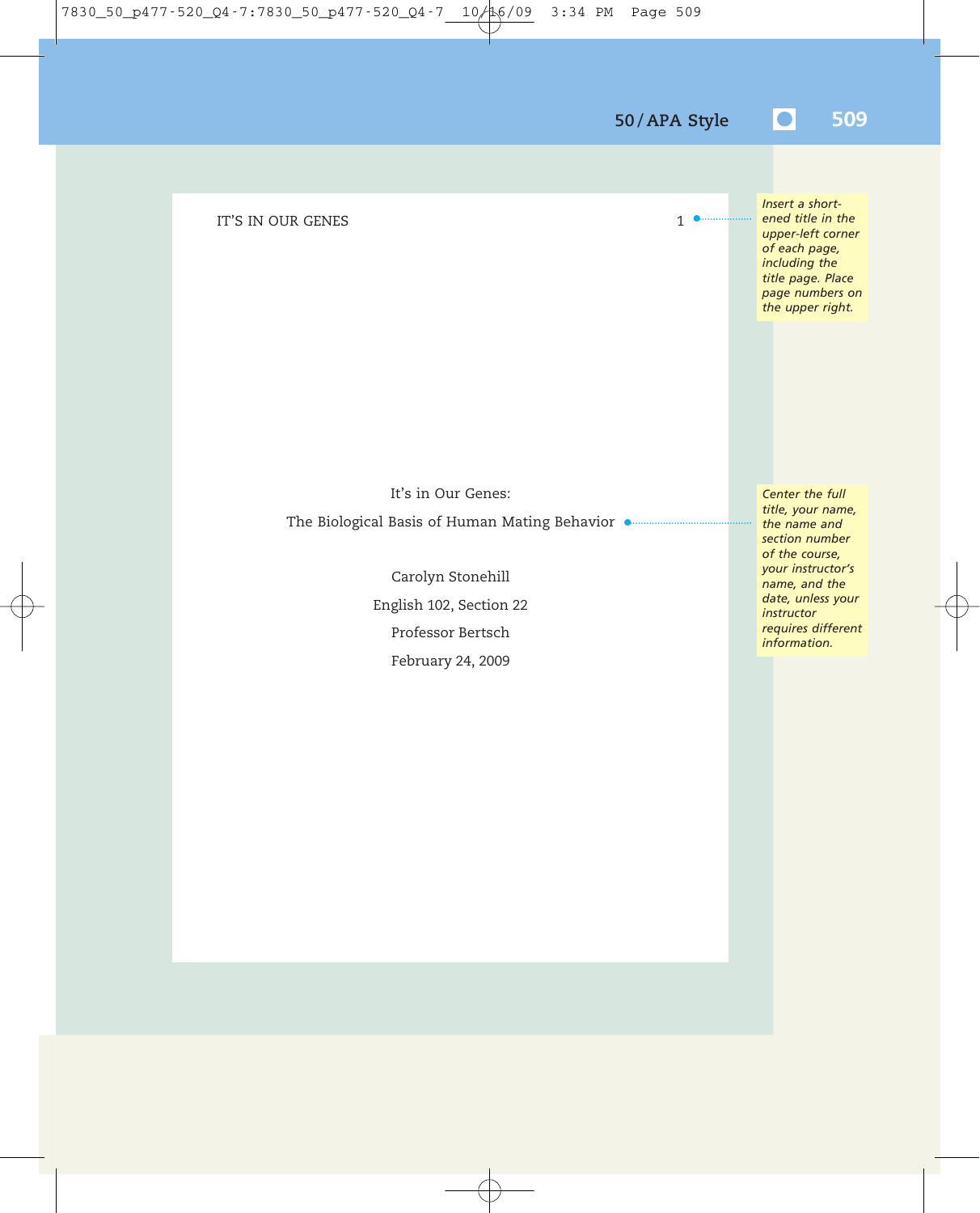#### Abstract

While cultural values and messages certainly play a part in the process of mate selection, the genetic and psychological predispositions developed by our ancestors play the biggest role in determining to whom we are attracted. Women are attracted to strong, capable men with access to resources to help rear children. Men find women attractive based on visual signs of youth, health, and, by implication, fertility. While perceptions of attractiveness are influenced by cultural norms and reinforced by advertisements and popular media, the persistence of mating behaviors that have no relationship to societal realities suggests that they are part of our biological heritage. • •

*Unless your instructor specifies another length, limit your abstract to 120 words or fewer.*

*APA requires 2 spaces after punctuation at the end of a sentence.*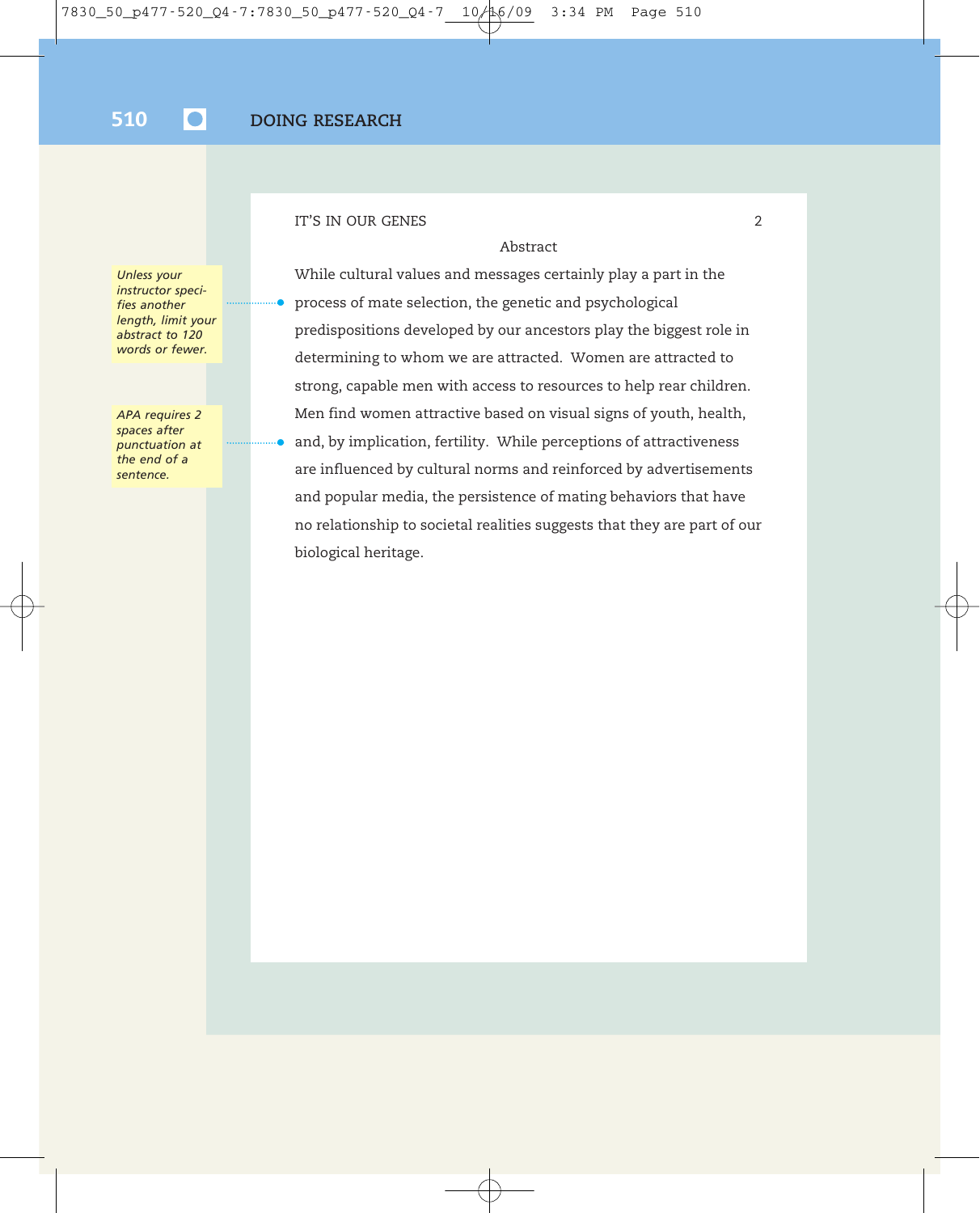It's in Our Genes: •

The Biological Basis of Human Mating Behavior Consider the following scenario: It's a sunny afternoon on campus, and Jenny is walking to her next class. Out of the corner of her eye, she catches sight of her lab partner, Joey, parking his car. She stops to admire how tall, muscular, and stylishly dressed he is, and she does not take her eyes off him as he walks away from his shiny new BMW. As he flashes her a pearly white smile, Jenny melts, then quickly adjusts her skirt and smooths her hair. •

This scenario, while generalized, is familiar: Our attraction to • people—or lack of it—often depends on their physical traits. But why this attraction? Why does Jenny respond the way she does to her handsome lab partner? Why does she deem him handsome at all? Certainly Joey embodies the stereotypes of physical attractiveness prevalent in contemporary American society. Advertisements, television shows, and magazine articles all provide Jenny with signals telling her what constitutes the ideal American man. Yet she is also attracted to Joey's new sports car even though she has a new car herself. Does Jenny find this man striking because of the influence of her culture, or does her attraction lie in a more fundamental part of her constitution? Evolutionary psychologists, who apply principles of evolutionary biology to research on the human mind, would say that Jenny's responses in this situation are due largely to mating strategies developed by her prehistoric ancestors. Driven by the need to reproduce and

*Center the title.*

*Double-space the entire paper.*

*Indent each new paragraph 5 to 7* spaces  $(\frac{1}{2}$  *inch*).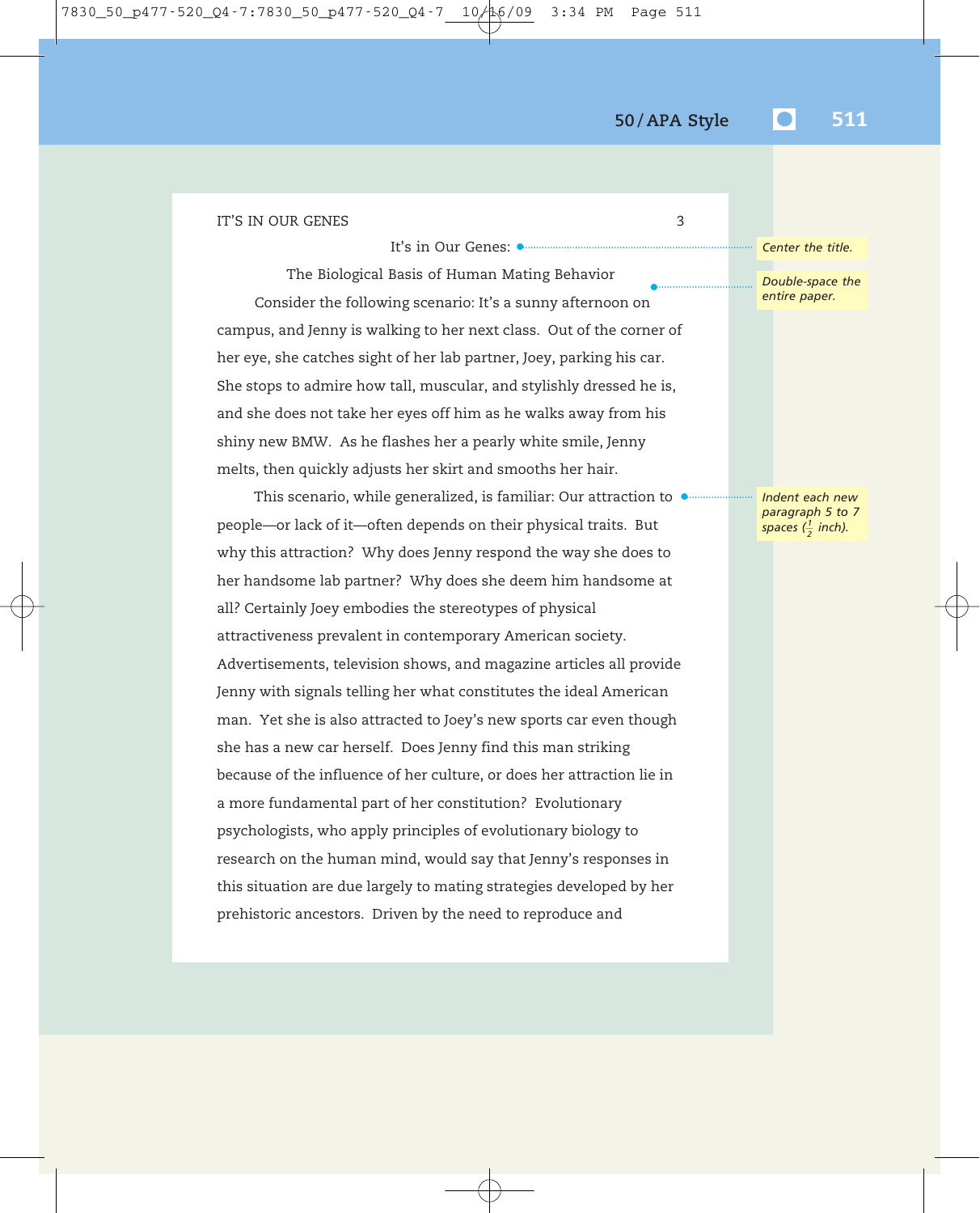propagate the species, these ancestors of ours formed patterns of mate selection so effective in providing for their needs and those of their offspring that they are mimicked even in today's society. While cultural values and messages clearly play a part in the process of mate selection, the genetic and psychological predispositions developed by our ancestors play the biggest role in determining to whom we are attracted.

**Women's Need to Find a Capable Mate** • Pioneering evolutionary psychologist Trivers (as cited in Allman, 1993) observed that having and rearing children requires women to invest far more resources than men because of the length of pregnancy, the dangers of childbirth, and the duration of infants' dependence on their mothers (p. 56). According to Fisher (as cited in Frank, 2001), one of the leading advocates of this theory, finding a capable mate was a huge preoccupation of all prehistoric reproductive women, and for good reason: "A female couldn't carry a baby in one arm and sticks and stones in the other arm and still feed and protect herself on the very dangerous open grasslands, so she began to need a mate to help her rear her young" (p. 85). So because of this it became advantageous for the woman to find a strong, capable man with access to resources, and it became suitable for the man to find a healthy, reproductively sound woman to bear and care for his offspring. According to evolutionary psychologists, these are the bases upon which modern mate selection is founded, and there are many examples of this phenomenon to be found in our own society. •

*Provide headings to help readers follow the organization.*

*Refer to authors by last name. In general, use the past tense or the present perfect in signal phrases.*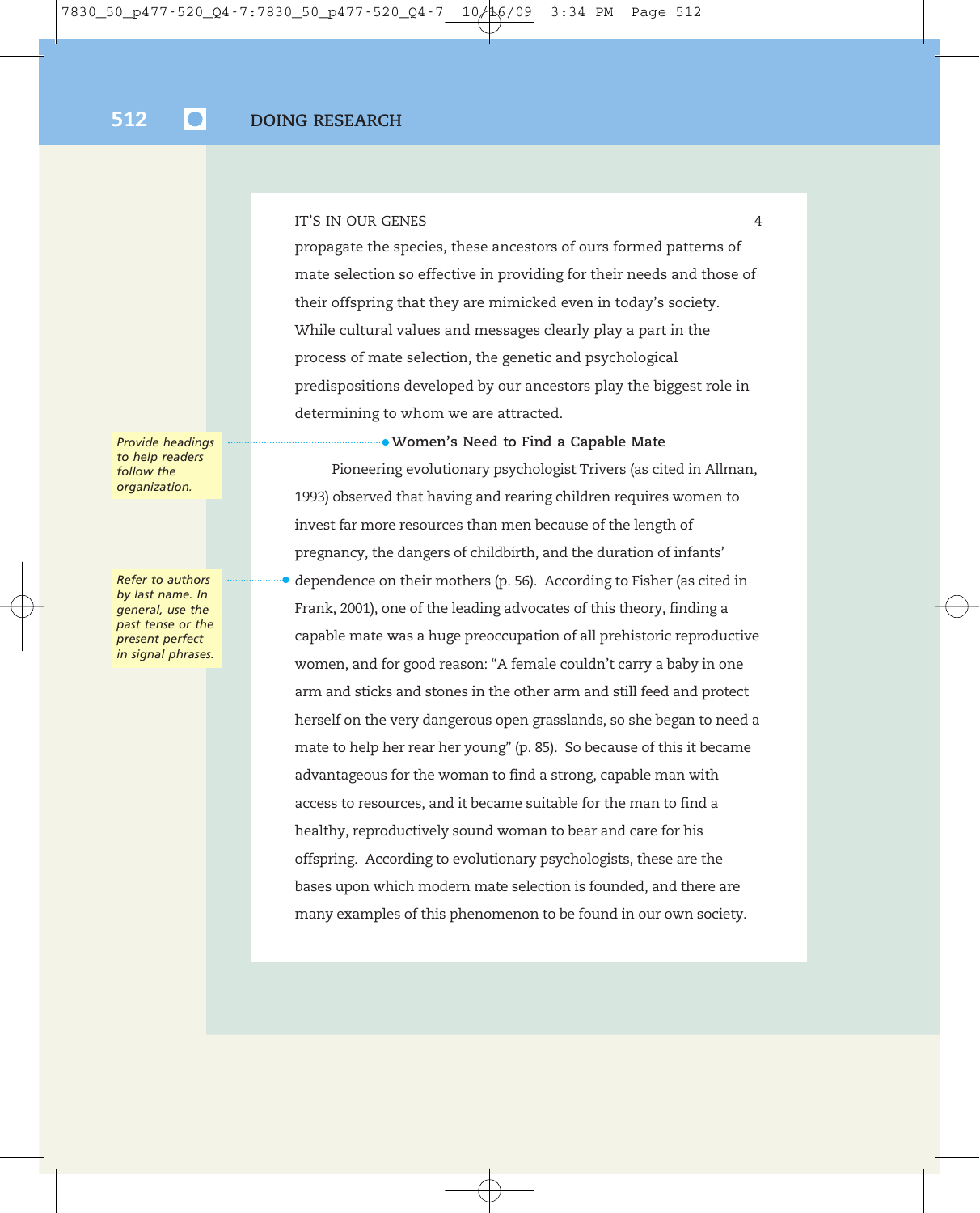One can see now why Jenny might be attracted by Joey's display of resources —his BMW. In our society, men with good job prospects, a respected social position, friends in high places, or any combination thereof have generally been viewed as more desirable mates than those without these things because they signal to women that the men have resources (Buss & Schmitt, 1993, p. 226). • Compared with males, females invest more energy in bearing and raising children, so it is most advantageous for females to choose mates with easy access to resources, the better to provide for their children.

#### **Men's Need to Find a Healthy Mate**

For men, reproductive success depends mainly on the reproductive fitness of their female counterpart: No amount of available resources can save a baby miscarried in the first month of gestation. Because of this need for a healthy mate, men have evolved a particular attraction "radar" that focuses on signs of a woman's health and youth, markers that are primarily visual (Weiten, 2001, p. 399). Present-day attractiveness ratings are based significantly on this primitive standard: "Some researchers have suggested that cross-cultural standards of beauty reflect an evolved preference for physical traits that are generally associated with youth, such as smooth skin, good muscle tone, and shiny hair" (Boyd & Silk, 2000, p. 625). This observation would explain why • women of our time are preoccupied with plastic surgery, makeup, and —in Jenny's case — a quick hair check as a potential date

*If the author is not named in a signal phrase, include the name in parentheses, along with the date and the page number.*

*Use ampersands in parenthetical references —but use* and *in signal phrases.*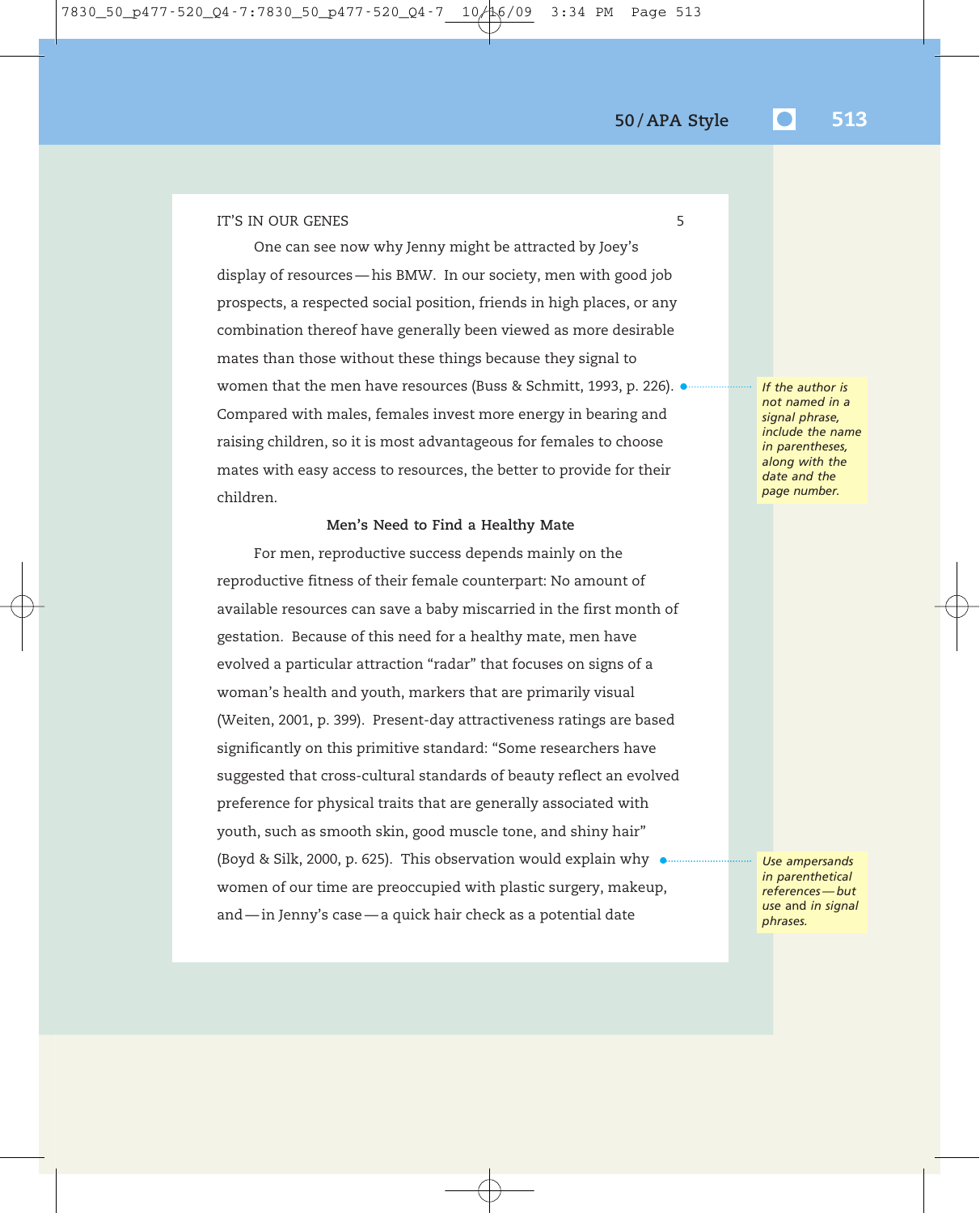*If an author is named in a signal phrase, include the publication date in parentheses after the name.*

*Indent quotations of 40 or more words 5 to 7* spaces, about  $\frac{1}{2}$ *inch from the left margin.*

#### IT'S IN OUR GENES 6

approaches. As Cunningham, Roberts, Barbee, Druen, and Wu (1995) noted, "A focus on outer beauty may have stemmed from a need for desirable inner qualities," such as health, strength, and fertility, and "culture may build on evolutionary dynamics by specifying grooming attributes that signal successful adaptation" (pp. 262–263). •

#### **The Influence of the Media on Mate Selection**

There is, however, a good deal of opposition to evolutionary theory. Some critics say that the messages fed to us by the media are a larger influence on the criteria of present-day mate selection than any sort of ancestral behavior. Advertisements and popular media have long shown Americans what constitutes a physically ideal mate: In general, youthful, well-toned, symmetrical features are considered more attractive than aging, flabby, or lopsided ones. Evolutionary psychologists argue that research has not determined what is cause and what is effect. Cosmides and Tooby (1997) offered the following analogy to show the danger of assigning culture too powerful a causal role:

 $\bullet~$  For example, people think that if they can show that there is information in the culture that mirrors how people behave, then *that* is the cause of their behavior. So if they see that men on TV have trouble crying, they assume that their example is *causing* boys to be afraid to cry. But which is cause and which effect? Does the fact that men don't cry much on TV *teach* boys to not cry, or does it merely *reflect* the way boys normally develop? In the absence of research on the particular topic,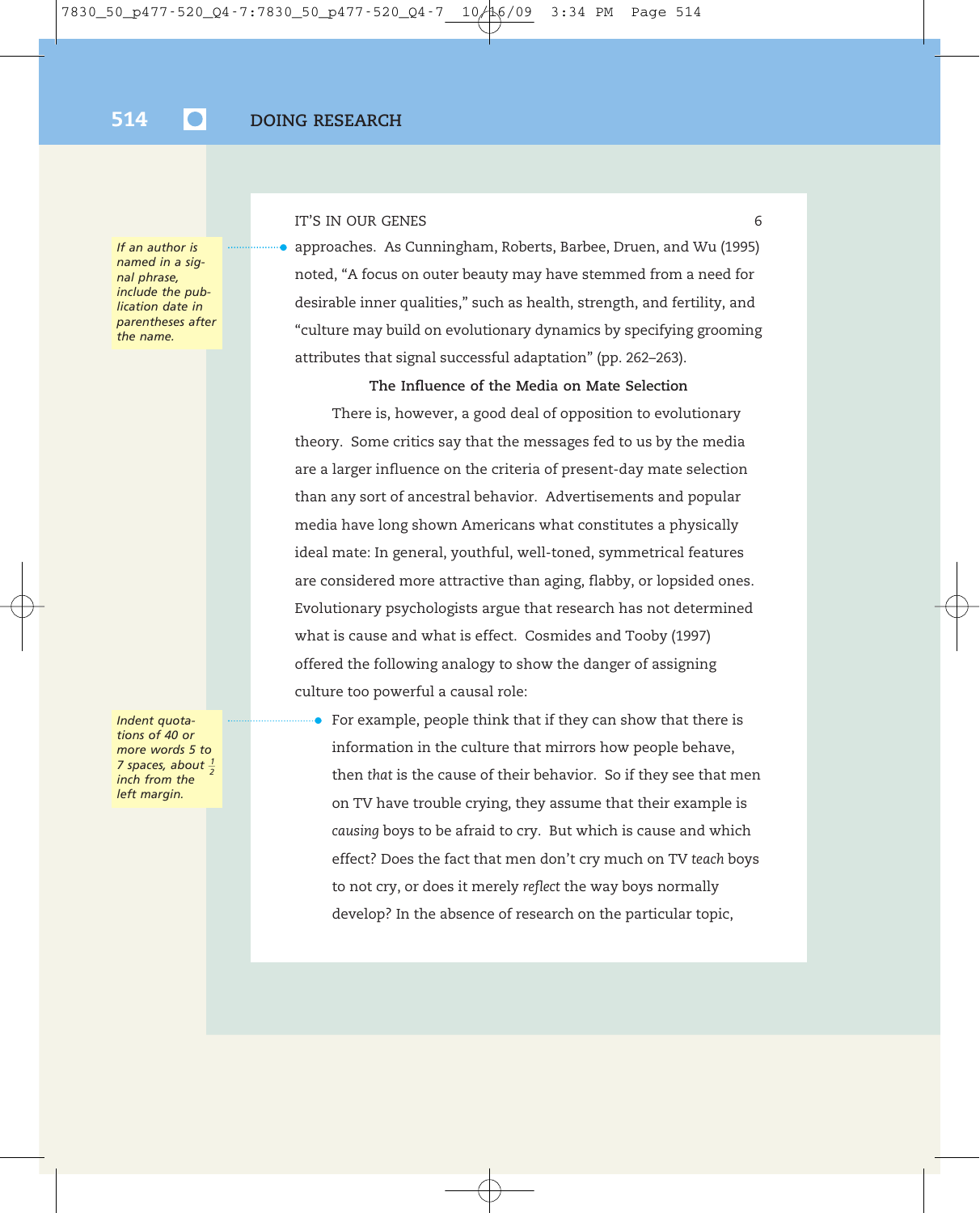there is no way of knowing. ("Nature and Nurture: An • Adaptationist Perspective," para. 16)

We can hypothesize, then, that rather than media messages determining our mating habits, our mating habits determine the media messages. Advertisers rely on classical conditioning to interest consumers in their products. For instance, by showing an image of a beautiful woman while advertising a beauty product, advertisers hope that consumers will associate attractiveness with the use of that particular product (Weiten, 2001). In order for this method to be effective, however, the images depicted in conjunction with the beauty product must be ones the general public already finds attractive, and an image of a youthful, clearskinned woman would, according to evolutionary psychologists, be attractive for reasons of reproductive fitness. In short, what some call media influence is not an influence at all but merely a mirror in which we see evidence of our ancestral predispositions.

#### **If Not Media, Then What?**

Tattersall (2001), a paleoanthropologist at the American Museum of Natural History, offered another counterargument to the evolutionary theory of mate selection. First, he argued that the behavior of organisms is influenced not only by genetics, but also by economics and ecology working together (p. 663). Second, he argued that no comparisons can be made between modern human behavior and that of our evolutionary predecessors because the appearance of *Homo sapiens* presented a sudden, qualitative change

*To cite a specific part of an unpaginated website, count paragraphs from the beginning of the document or, as is done here, from a major heading.*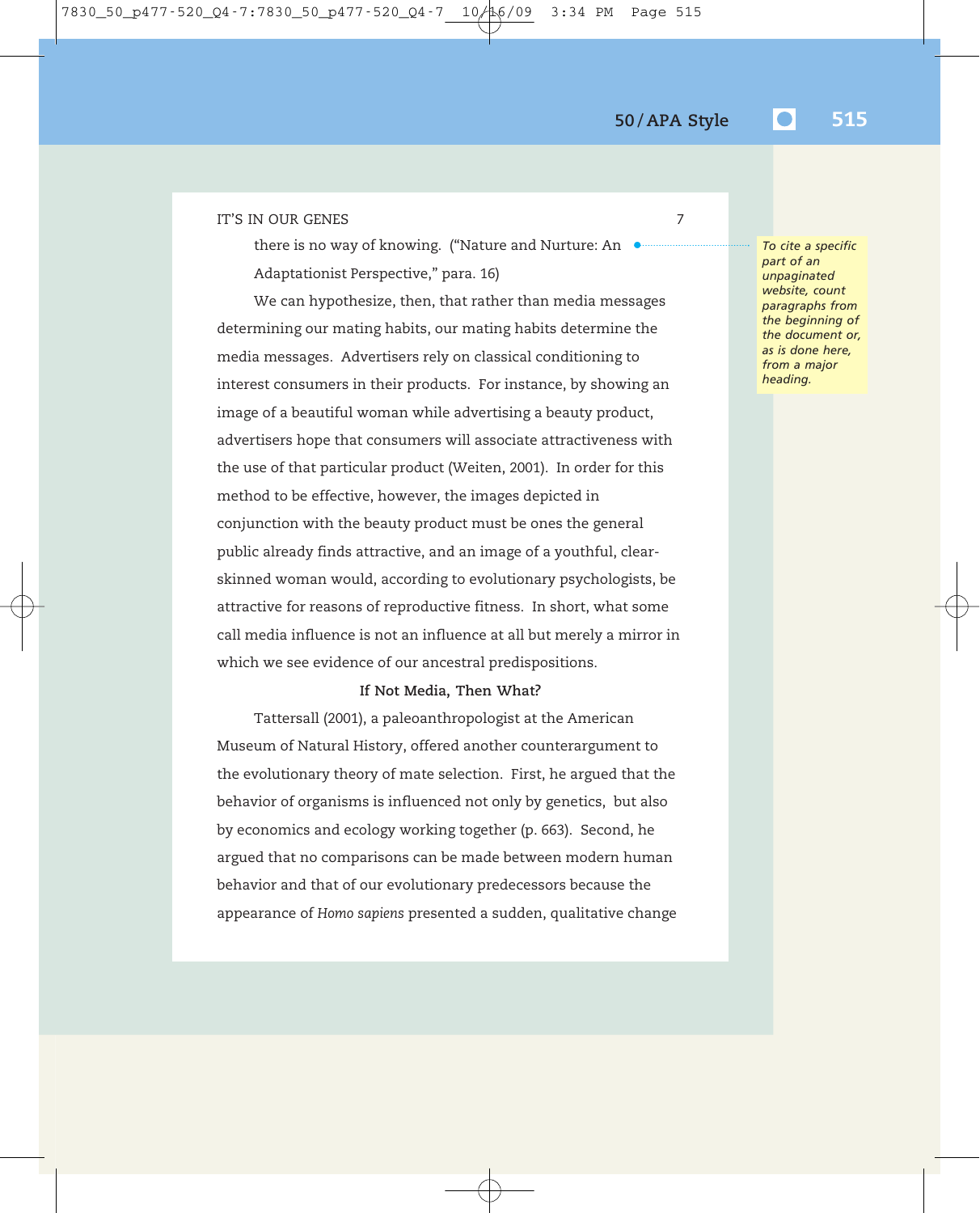from the Neanderthals — not a gradual evolution of behavioral traits:

As a cognitive and behavioral entity, our species is truly unprecedented. Our consciousness is an emergent quality, not the result of eons of fine-tuning of a single instrument. And, if so, it is to this recently acquired quality of uniqueness, not to the hypothetical "ancestral environments," that we must look in the effort to understand our often unfathomable behaviors. (p. 665)

The key to Tattersall's argument is this "emergent quality" of symbolic thought; according to his theories, the ability to think symbolically is what separates modern humans from their ancestors and shows the impossibility of sexual selection behaviors having been passed down over millions of years. Our sexual preferences, Tattersall said, are a result of our own recent and species-specific development and have nothing whatsoever to do with our ancestors.

Opponents of the evolutionary theory, though, fail to explain how "unfathomable" mating behaviors can exist in our present society for no apparent or logical reason. Though medicine has advanced to the point where fertility can be medically enhanced, Singh (1993) observed that curvy women are still viewed as especially attractive because they are perceived to possess greater fertility — a perception that is borne out by several studies of female fertility, hormone levels, and waist-to-hip ratio (p. 304). Though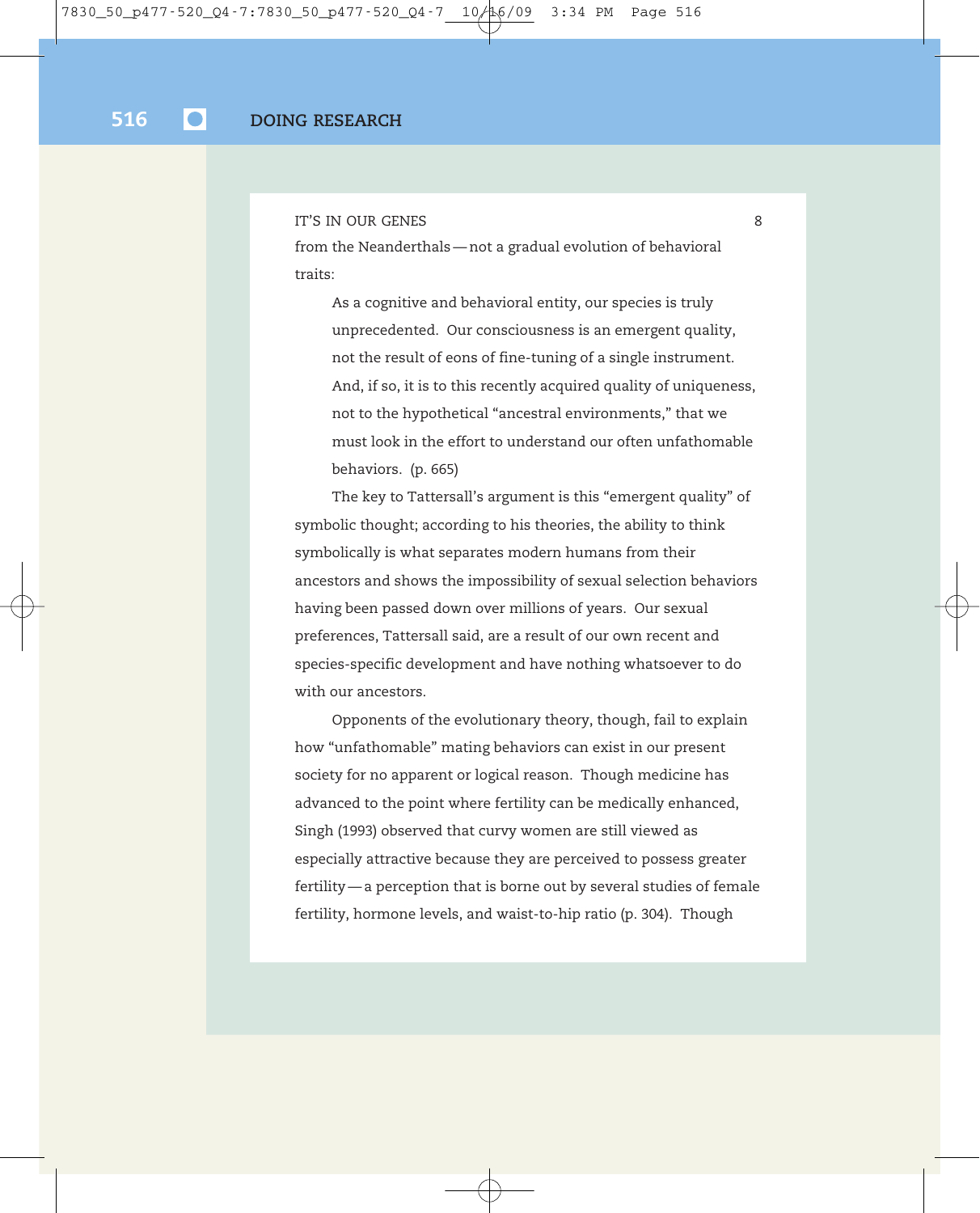more and more women are attending college and achieving highpaying positions, women are still "more likely than men to consider economic prospects a high priority in a mate" (Sapolsky, 2001–2002, p. 18). While cultural norms and economic conditions influence our taste in mates, as Singh (1993) showed in observing that "the degree of affluence of a society or of an ethnic group within a society may, to a large extent, determine the prevalence and admiration of fatness [of women]" (pp. 304–305), we still react to potential mates in ways determined in Paleolithic times. The key to understanding our mating behavior does not lie only in an emergent modern quality, nor does it lie solely in the messages relayed to us by society; rather, it involves as well the complex mating strategies developed by our ancestors.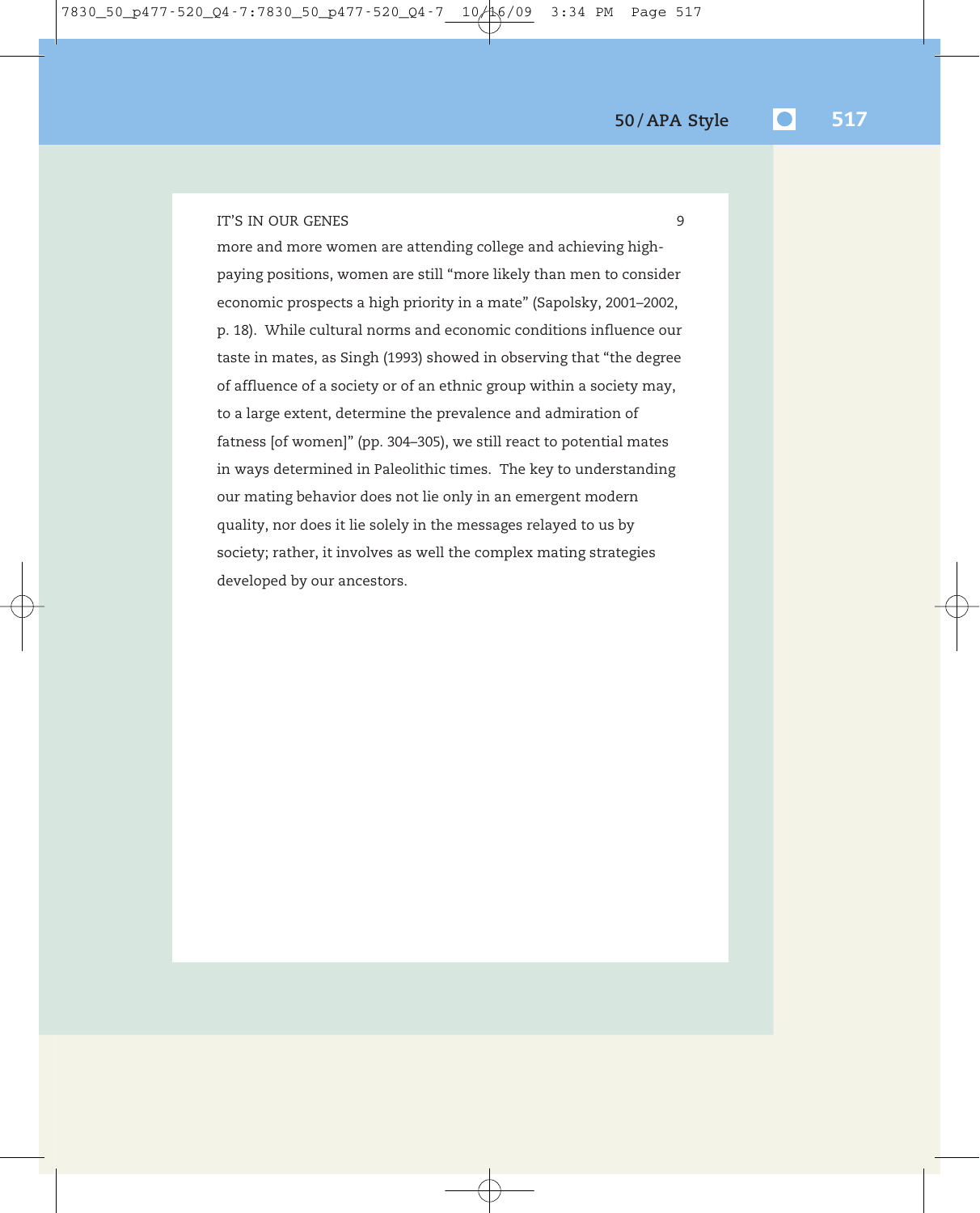## **518 DOING RESEARCH**

*Begin list of references on a new page; center the heading.*

*Alphabetize the list by author's last name.*

*Indent all lines after the first line of each entry 5 spaces or*  $\frac{1}{2}$  *inch.* 

*Be sure every source listed is cited in the text; don't list sources consulted but not cited.*

#### IT'S IN OUR GENES 10

Allman, W. F. (1993, July 19). The mating game. *U.S. News & World* •

References •

*Report, 115*(3), 56–63. •

Boyd, R., & Silk, J. B. (2000). *How humans evolved.* (2nd ed.). New York, NY: Norton.

Buss, D. M., & Schmitt, D. P. (1993). Sexual strategies theory: An • evolutionary perspective on human mating. *Psychological Review, 100*(2), 204–232.

Cosmides, L., & Tooby, J. (1997). *Evolutionary psychology: A primer.* Retrieved February 2, 2009, from http://www.psych.ucsb.edu /research/cep/primer.html

Cunningham, M. R., Roberts, A. R., Barbee, A. P., Druen, P. B., & Wu, C.-H. (1995). "Their ideas of beauty are, on the whole, the same as ours": Consistency and variability in the cross-cultural perception of female physical attractiveness. *Journal of Personality and Social Psychology, 68,* 261–279.

Frank, C. (2001, February). Why do we fall in —and out of— love? Dr. Helen Fisher unravels the mystery. *Biography,* 85–87, 112.

Sapolsky, R. M. (2001–2002, December–January). What do females want? *Natural History*, 18–21.

Singh, D. (1993). Adaptive significance of female physical attractiveness: Role of waist-to-hip ratio. *Journal of Personality and Social Behavior*, *65,* 293–307.